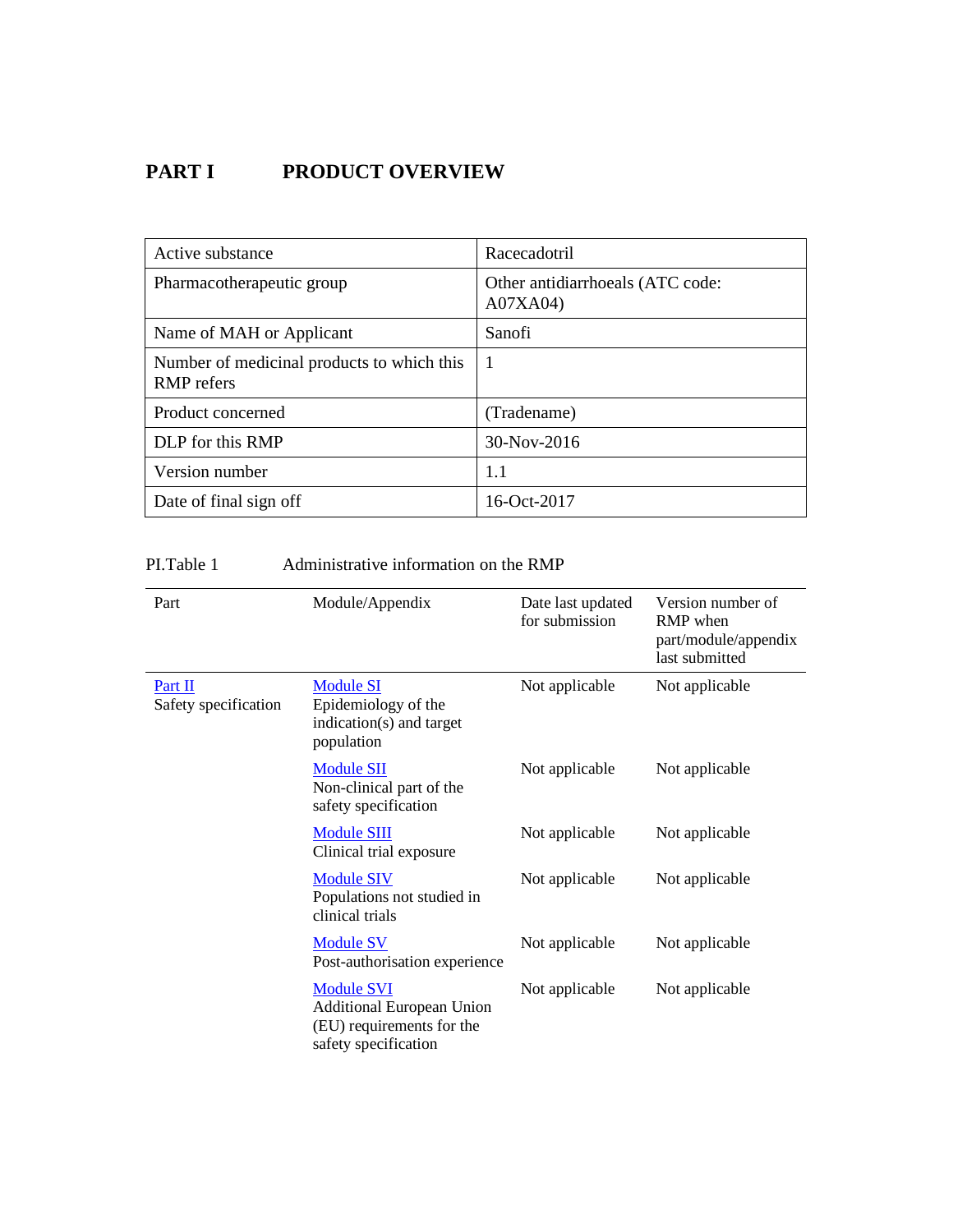| Part                                                                                                                                                                                                            | Module/Appendix                                                                                                                      | Date last updated<br>for submission | Version number of<br>RMP when<br>part/module/appendix<br>last submitted |
|-----------------------------------------------------------------------------------------------------------------------------------------------------------------------------------------------------------------|--------------------------------------------------------------------------------------------------------------------------------------|-------------------------------------|-------------------------------------------------------------------------|
|                                                                                                                                                                                                                 | <b>Module SVII</b><br>Identified and potential risks                                                                                 | Not applicable                      | Not applicable                                                          |
|                                                                                                                                                                                                                 | <b>Module SVIII</b><br>Summary of the safety<br>concerns                                                                             | 16-Oct-2017                         | 1.1                                                                     |
| Part III<br>Pharmacovigilance<br>plan                                                                                                                                                                           |                                                                                                                                      | 16-Oct-2017                         | 1.1                                                                     |
| Part IV<br>Plans for post-<br>authorisation<br>efficacy studies                                                                                                                                                 |                                                                                                                                      | Not applicable                      | Not applicable                                                          |
| Part V<br>Risk minimisation<br>measures                                                                                                                                                                         |                                                                                                                                      | 16-Oct-2017                         | 1.1                                                                     |
| Part VI<br>Summary of the<br><b>RMP</b>                                                                                                                                                                         |                                                                                                                                      | 16-Oct-2017                         | 1.1                                                                     |
| Part VII<br>Appendices                                                                                                                                                                                          | Appendix 1<br>Eudravigilance interface<br>(electronic only)                                                                          | Not applicable                      | Not applicable                                                          |
|                                                                                                                                                                                                                 | <b>Appendix 2</b><br><b>Current or proposed Summary</b><br>of Product Characteristics<br>(SmPC)/Patient Information<br>leaflet (PIL) | 16-Oct-2017                         | 1.1                                                                     |
| <b>Appendix 3</b><br>Worldwide marketing status<br>by country<br><b>Appendix 4</b><br>Synopsis of clinical trial<br>programme<br><b>Appendix 5</b><br>Synopsis of<br>pharmacoepidemiological<br>study programme | Nov-2016                                                                                                                             | 1.0                                 |                                                                         |
|                                                                                                                                                                                                                 |                                                                                                                                      | Not applicable                      | Not applicable                                                          |
|                                                                                                                                                                                                                 | Not applicable                                                                                                                       | Not applicable                      |                                                                         |

# PI.Table 1 (cont'd) Administrative information on the RMP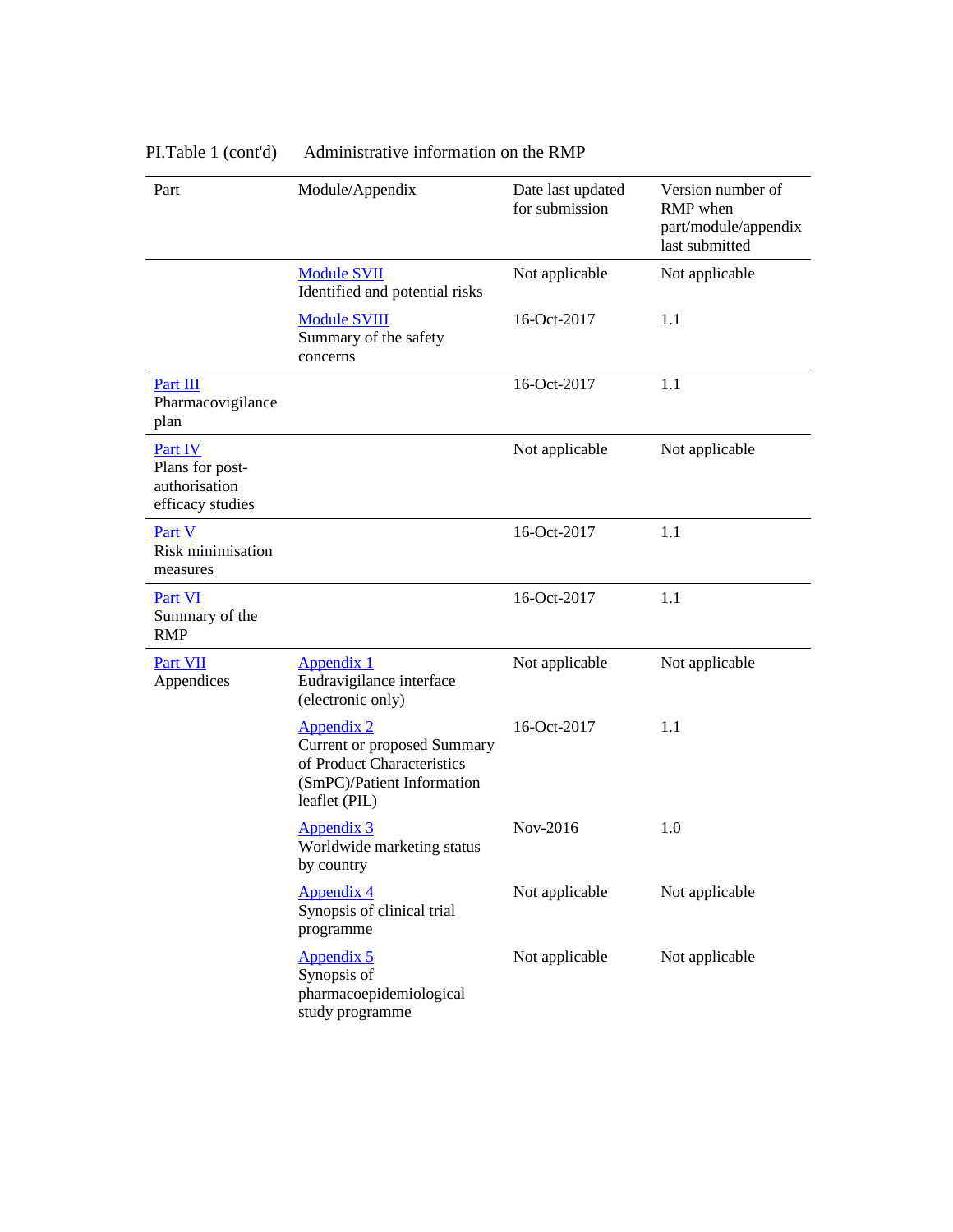| Part | Module/Appendix                                                                       | Date last updated<br>for submission | Version number of<br>RMP when<br>part/module/appendix<br>last submitted |
|------|---------------------------------------------------------------------------------------|-------------------------------------|-------------------------------------------------------------------------|
|      | <u>Appendix 6</u><br>Protocols for proposed and<br>ongoing studies in <b>Part III</b> | Not applicable                      | Not applicable                                                          |
|      | Appendix 7<br>Specific adverse event follow-<br>up forms                              | Nov-2016                            | 1.0                                                                     |
|      | <b>Appendix 8</b><br>Protocols for studies in<br>Part IV                              | Not applicable                      | Not applicable                                                          |
|      | Appendix 9<br>Synopsis of newly available<br>study reports in Parts<br>III and IV     | Not applicable                      | Not applicable                                                          |
|      | <b>Appendix 10</b><br>Details of proposed additional<br>risk minimisation activities  | Not applicable                      | Not applicable                                                          |
|      | Appendix 11<br>Mock-up examples                                                       | Not applicable                      | Not applicable                                                          |
|      | <b>Appendix 12</b><br>Other supporting data                                           | Not applicable                      | Not applicable                                                          |

# PI.Table 1 (cont'd) Administrative information on the RMP

# PI.Table 2 EU-QPPV and contact person

| EU-QPPV name                                           | Hadj Benzerdjeb <sup>a</sup>              |
|--------------------------------------------------------|-------------------------------------------|
| EU-QPPV signature                                      | The signature is provided electronically. |
| Contact person for this RMP                            | Hannelore Halfer-Wirkus                   |
| Email address or telephone number of<br>contact person | hannelore halfer-wirkus@sanofi.com        |
| <sup>a</sup> Deputy QPPV for sign-off                  |                                           |
| Overview of versions<br>PL Table 3                     |                                           |
| Version number of last agreed RMP                      |                                           |
| Version number                                         | Not applicable                            |
| Agreed within                                          | Not applicable                            |
|                                                        |                                           |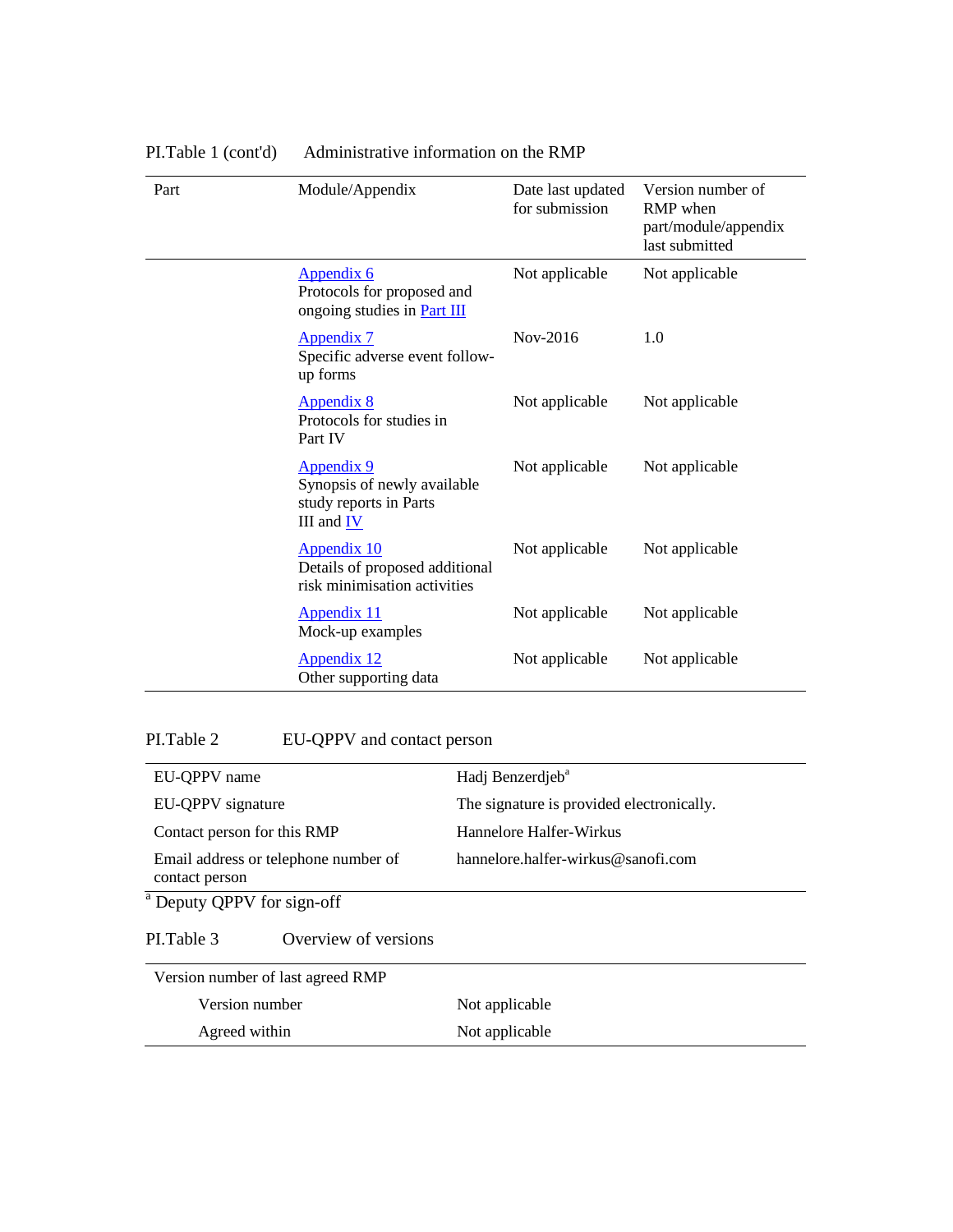## PI.Table 4 Current RMP versions under evaluation

| RMP version number                              | Submitted on   | Submitted within |
|-------------------------------------------------|----------------|------------------|
| No RMP version is<br>currently under evaluation | Not applicable | Not applicable   |

#### PI.Table 5 Racecadotril

| Invented name in EEA<br>Vaprino<br>Decentralized procedure<br>Authorisation procedure<br>Brief description of the product, incl.<br>Chemical class<br>Oral, peripherally-acting enkephalinase<br>inhibitor (ATC code: A07XA04)<br>Summary mode of action<br>Racecadotril is an enkephalinase inhibitor that<br>inhibits the breakdown of endogenous opioids,<br>thus, reducing intestinal secretions. It is a<br>prodrug, which is converted to the active<br>metabolite thiorphan. At the molecular level<br>racecadotril and thiorphan act by inhibiting the<br>enzyme neutral endopeptidase (NEP), which is<br>a membrane-metalloendopeptidase also known<br>as enkephalinase. Acetyl-thiorphan is another<br>active metabolite of racecadotril but yields only<br>low potency NEP inhibition. NEP has various<br>substrates including enkephalins (hence the<br>name enkephalinase) but also atrial natriuretic<br>peptide, brain natriuretic peptide, substance P,<br>neurotensins, and neuropeptide Y. NEP<br>inhibition can, therefore, potentially affect any<br>of these mediators, and observed in vivo effects<br>in different organ systems may not always<br>relate to the same enzyme substrate.<br>Important information about its<br>Not applicable.<br>composition<br>Indication in the EEA<br>Not applicable.<br>Current<br>Proposed<br>Symptomatic treatment of acute diarrhoea in<br>adults 18 years and older.<br>Posology and route of administration in the EEA<br>Current<br>Not applicable.<br>Proposed<br>For oral use. |  |
|---------------------------------------------------------------------------------------------------------------------------------------------------------------------------------------------------------------------------------------------------------------------------------------------------------------------------------------------------------------------------------------------------------------------------------------------------------------------------------------------------------------------------------------------------------------------------------------------------------------------------------------------------------------------------------------------------------------------------------------------------------------------------------------------------------------------------------------------------------------------------------------------------------------------------------------------------------------------------------------------------------------------------------------------------------------------------------------------------------------------------------------------------------------------------------------------------------------------------------------------------------------------------------------------------------------------------------------------------------------------------------------------------------------------------------------------------------------------------------------------------------------------------------------------------|--|
|                                                                                                                                                                                                                                                                                                                                                                                                                                                                                                                                                                                                                                                                                                                                                                                                                                                                                                                                                                                                                                                                                                                                                                                                                                                                                                                                                                                                                                                                                                                                                   |  |
|                                                                                                                                                                                                                                                                                                                                                                                                                                                                                                                                                                                                                                                                                                                                                                                                                                                                                                                                                                                                                                                                                                                                                                                                                                                                                                                                                                                                                                                                                                                                                   |  |
|                                                                                                                                                                                                                                                                                                                                                                                                                                                                                                                                                                                                                                                                                                                                                                                                                                                                                                                                                                                                                                                                                                                                                                                                                                                                                                                                                                                                                                                                                                                                                   |  |
|                                                                                                                                                                                                                                                                                                                                                                                                                                                                                                                                                                                                                                                                                                                                                                                                                                                                                                                                                                                                                                                                                                                                                                                                                                                                                                                                                                                                                                                                                                                                                   |  |
|                                                                                                                                                                                                                                                                                                                                                                                                                                                                                                                                                                                                                                                                                                                                                                                                                                                                                                                                                                                                                                                                                                                                                                                                                                                                                                                                                                                                                                                                                                                                                   |  |
|                                                                                                                                                                                                                                                                                                                                                                                                                                                                                                                                                                                                                                                                                                                                                                                                                                                                                                                                                                                                                                                                                                                                                                                                                                                                                                                                                                                                                                                                                                                                                   |  |
|                                                                                                                                                                                                                                                                                                                                                                                                                                                                                                                                                                                                                                                                                                                                                                                                                                                                                                                                                                                                                                                                                                                                                                                                                                                                                                                                                                                                                                                                                                                                                   |  |
|                                                                                                                                                                                                                                                                                                                                                                                                                                                                                                                                                                                                                                                                                                                                                                                                                                                                                                                                                                                                                                                                                                                                                                                                                                                                                                                                                                                                                                                                                                                                                   |  |
|                                                                                                                                                                                                                                                                                                                                                                                                                                                                                                                                                                                                                                                                                                                                                                                                                                                                                                                                                                                                                                                                                                                                                                                                                                                                                                                                                                                                                                                                                                                                                   |  |
|                                                                                                                                                                                                                                                                                                                                                                                                                                                                                                                                                                                                                                                                                                                                                                                                                                                                                                                                                                                                                                                                                                                                                                                                                                                                                                                                                                                                                                                                                                                                                   |  |
|                                                                                                                                                                                                                                                                                                                                                                                                                                                                                                                                                                                                                                                                                                                                                                                                                                                                                                                                                                                                                                                                                                                                                                                                                                                                                                                                                                                                                                                                                                                                                   |  |
|                                                                                                                                                                                                                                                                                                                                                                                                                                                                                                                                                                                                                                                                                                                                                                                                                                                                                                                                                                                                                                                                                                                                                                                                                                                                                                                                                                                                                                                                                                                                                   |  |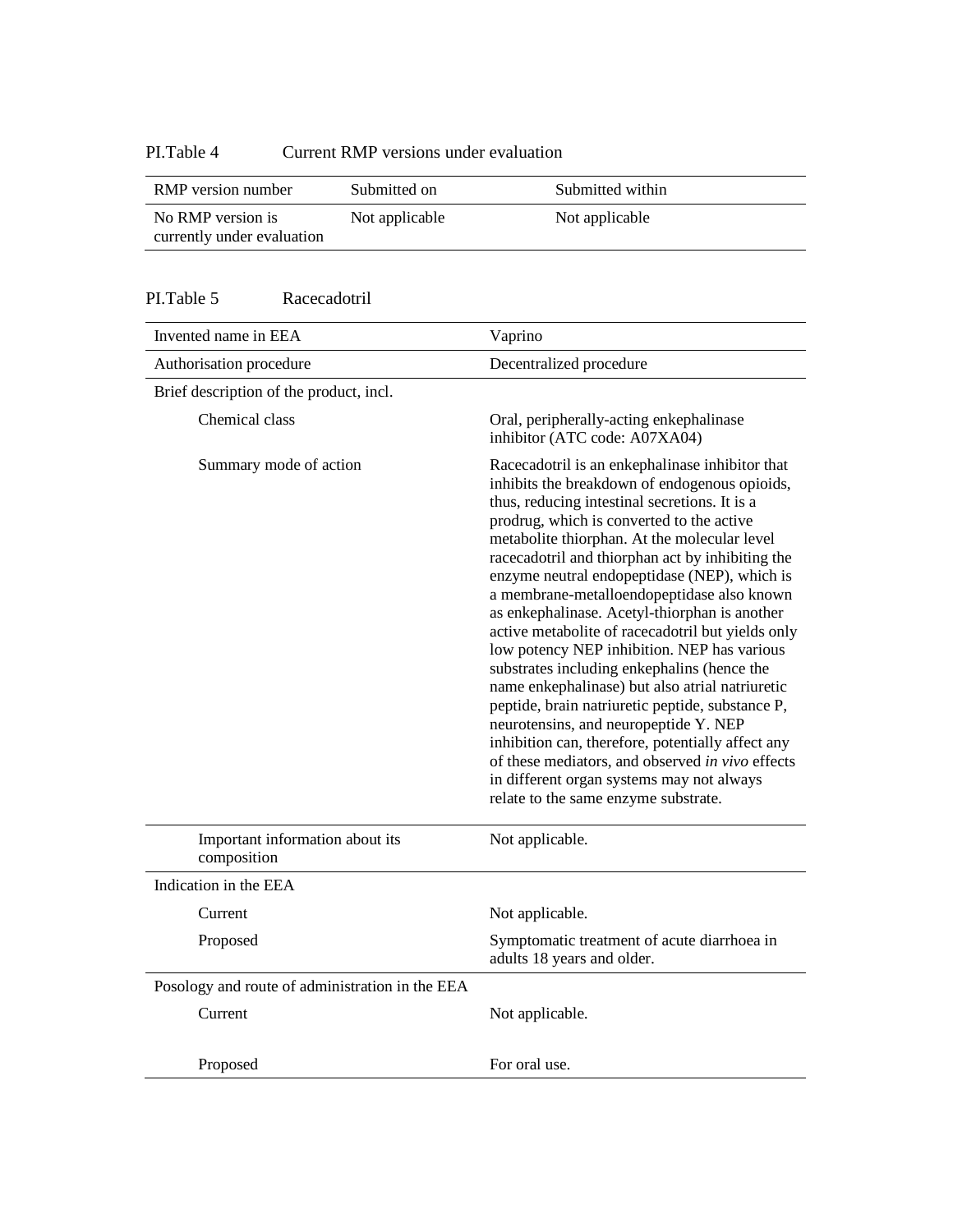|                                                               | Adults                                                                                                                                                                                                                                                                            |
|---------------------------------------------------------------|-----------------------------------------------------------------------------------------------------------------------------------------------------------------------------------------------------------------------------------------------------------------------------------|
|                                                               | One capsule 3 times daily, preferably before<br>main meals. On the first day of treatment, one                                                                                                                                                                                    |
|                                                               | additional capsule should be taken with the first<br>dose, regardless of the time of day.                                                                                                                                                                                         |
|                                                               | On the first day the total daily dose should not<br>exceed 4 capsules (400 mg). On the<br>consecutive days the total daily dose should not<br>exceed 3 capsules (300 mg).                                                                                                         |
|                                                               | Treatment should be continued as long as the<br>stool is unformed. If symptoms worsen within<br>the first 2 days after starting treatment or have<br>not improved within 3 days, medical advice<br>should be sought. Long-term treatment with<br>Racecadotril is not recommended. |
|                                                               | Special populations:                                                                                                                                                                                                                                                              |
|                                                               | Elderly: Dose adjustment is not necessary in<br>elderly patients.                                                                                                                                                                                                                 |
|                                                               | Caution is required in patients with hepatic or<br>renal impairment.                                                                                                                                                                                                              |
| Pharmaceutical form and strength                              |                                                                                                                                                                                                                                                                                   |
| Current                                                       | Not applicable.                                                                                                                                                                                                                                                                   |
| Proposed                                                      | Hard capsule, 100mg.                                                                                                                                                                                                                                                              |
| Country and date of first authorisation worldwide             | Not applicable                                                                                                                                                                                                                                                                    |
| Country and date of first launch worldwide                    | Not applicable                                                                                                                                                                                                                                                                    |
| Country and date of first authorisation in the<br><b>EEA</b>  | Not applicable                                                                                                                                                                                                                                                                    |
| Is the product subject to additional monitoring in<br>the EU? | N <sub>0</sub>                                                                                                                                                                                                                                                                    |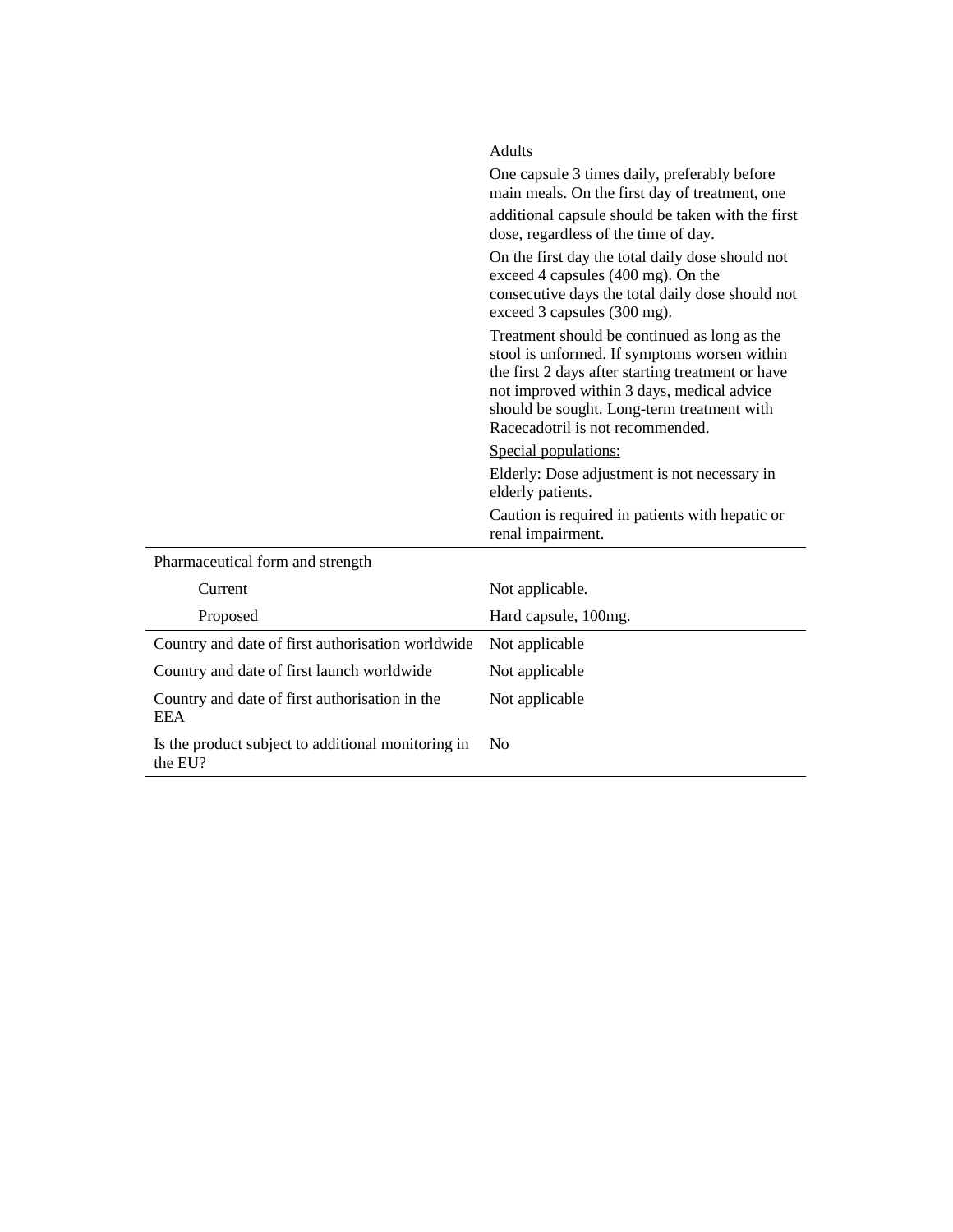## **PART I.1 ABBREVIATIONS**

| <b>ATC</b>     | Anatomic Therapeutic Classification                         |
|----------------|-------------------------------------------------------------|
| <b>DLP</b>     | Data Lock Point                                             |
| EEA            | European Economic Area                                      |
| <b>EU-QPPV</b> | European Qualified Person Responsible for Pharmacovigilance |
| <b>MAH</b>     | Marketing Authorisation Holder                              |
| <b>MRP</b>     | <b>Mutual Recognition Procedure</b>                         |
| <b>NEP</b>     | Neutral endopeptidase                                       |
| <b>RMP</b>     | <b>Risk Management Plan</b>                                 |
| SmPC           | Summary of Product Characteristics                          |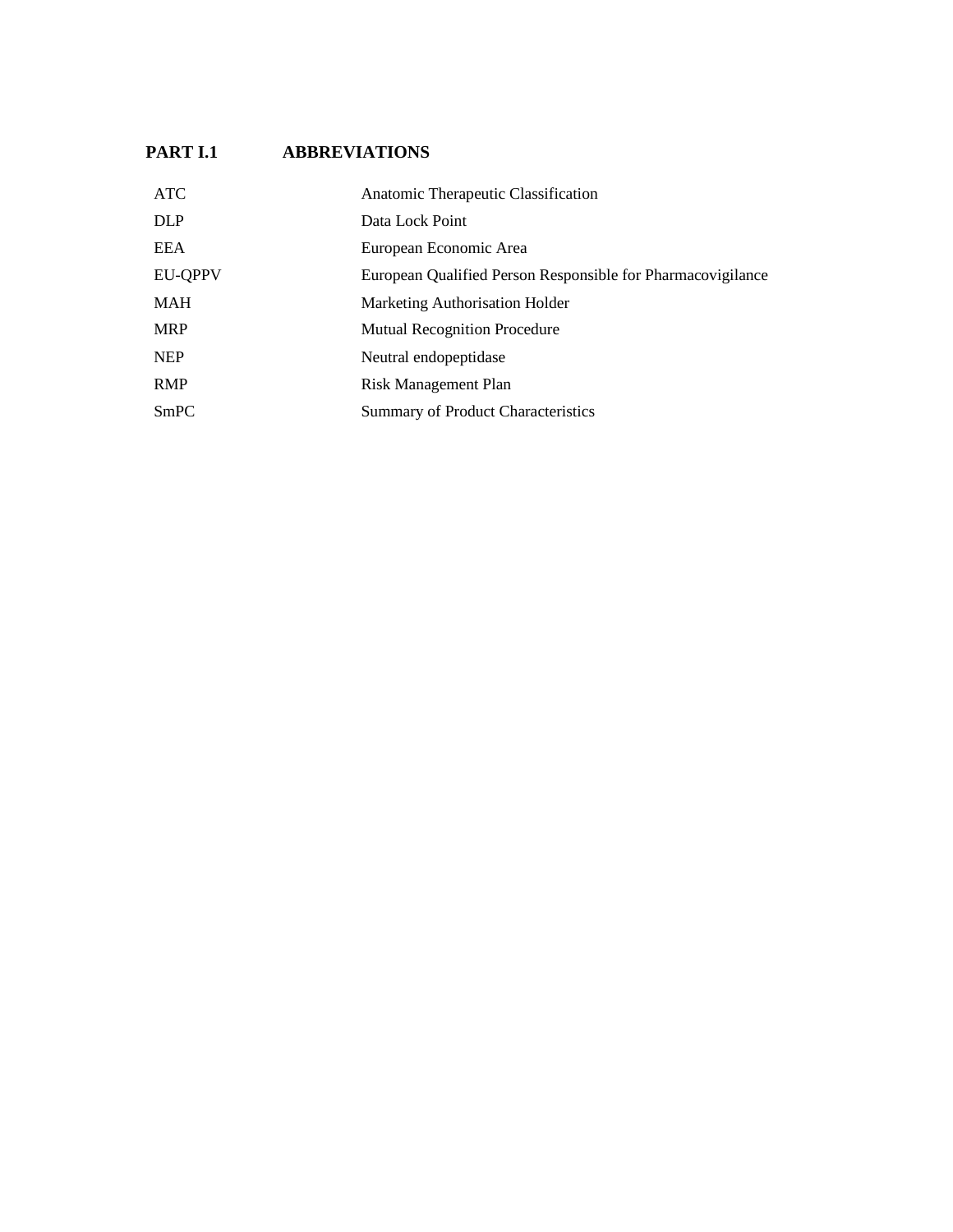# **MODULE SVIII SUMMARY OF THE SAFETY CONCERNS**

| Active substance                                           | Racecadotril  |
|------------------------------------------------------------|---------------|
| Product concerned                                          | (Tradename)   |
| Name of MAH or Applicant                                   | Sanofi        |
| DLP for this module                                        | $30-Nov-2016$ |
| Version number of RMP when this module<br>was last updated | 11            |

## SVIII.Table 1 Summary of safety concerns

| Important identified risks | Skin reaction (angioedema; tongue and lip oedema; oedema mouth; eyelid<br>oedema; face oedema; swollen tongue)                                                                                        |
|----------------------------|-------------------------------------------------------------------------------------------------------------------------------------------------------------------------------------------------------|
|                            | Interaction with angiotensin converting enzyme inhibitors (ACEIs)<br>(angioedema; tongue and lip oedema; oedema mouth; eyelid oedema; face<br>oedema; swollen tongue, lymphoedema, peripheral oedema) |
| Important potential risks  | SCARs (Stevens-Johnson syndrome; toxic epidermal necrolysis; skin<br>exfoliation; DRESS)                                                                                                              |
|                            | Anaphylactic/hypersensitivity reactions                                                                                                                                                               |
|                            | Off-label use in chronic diarrhoea                                                                                                                                                                    |
|                            | Treatment of diarrhoea induced by invasive bacteria                                                                                                                                                   |
| Missing information        | Patients with renal and hepatic insufficiency                                                                                                                                                         |
|                            | Pregnant or breast-feeding women                                                                                                                                                                      |

## **SVIII.1 ABBREVIATIONS**

| DLP        | Data Lock Point                |
|------------|--------------------------------|
| MAH        | Marketing Authorisation Holder |
| <b>RMP</b> | Risk Management Plan           |

## **SVIII.2 REFERENCES**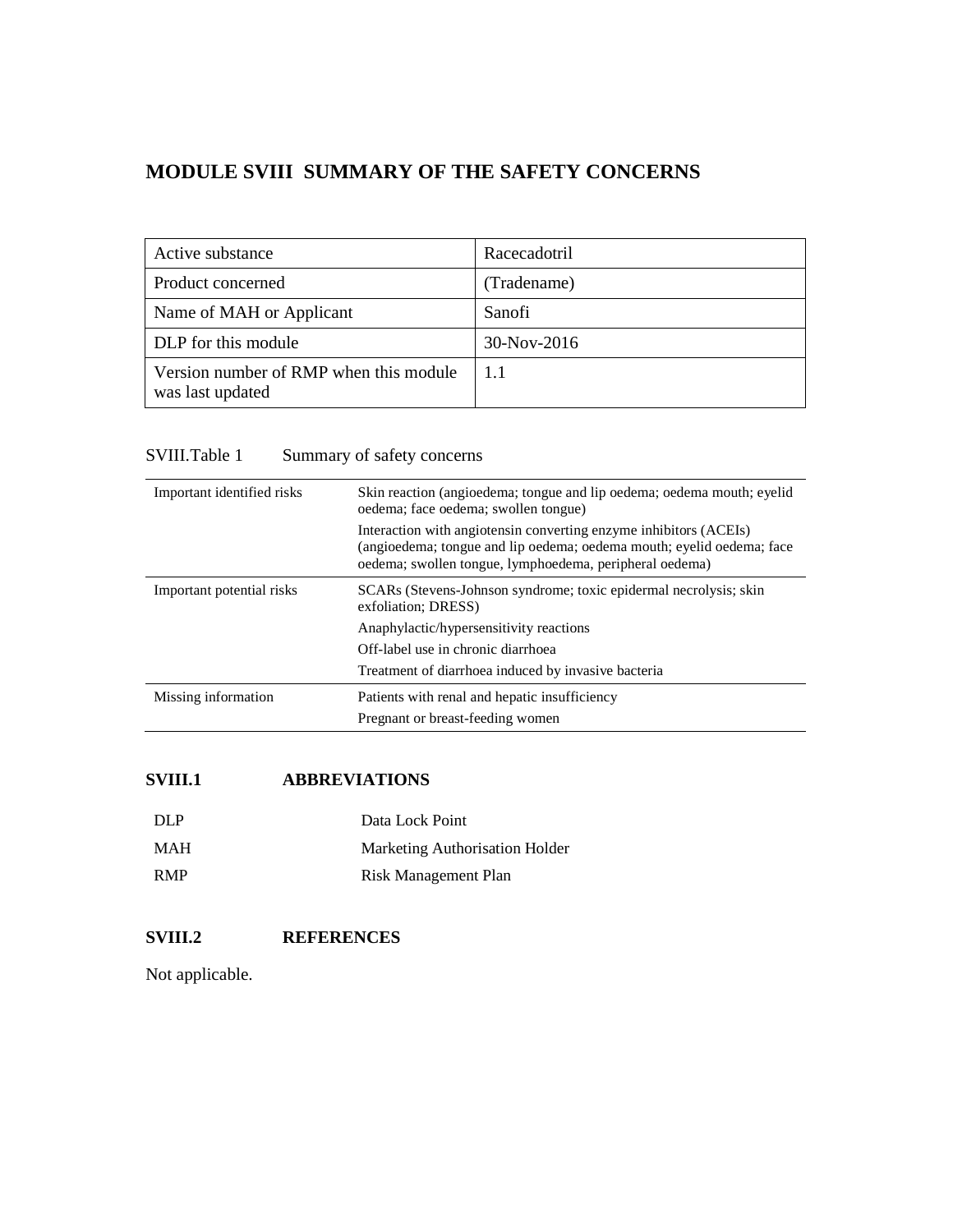# **PART III PHARMACOVIGILANCE PLAN**

| Active substance                                           | Racecadotril |
|------------------------------------------------------------|--------------|
| Product concerned                                          | (Tradename)  |
| Name of MAH or Applicant                                   | Sanofi       |
| DLP for this module                                        | 30-Nov-2016  |
| Version number of RMP when this module<br>was last updated | 11           |

#### **PART III.1. SAFETY CONCERNS AND OVERVIEW OF PLANNED PHARMACOVIGILANCE ACTIONS**

Routine pharmacovigilance activities are performed according to the requirements set out in the guidelines on Good Pharmacovigilance Practices (GVP). A summary of the implemented pharmacovigilance system has been provided as part of the dossier submitted as application for marketing authorisation. Detailed information on the pharmacovigilance system is available in the current Pharmacovigilance System Master File (PSMF).

| Safety concern                                                                                                                                                                                              | Planned action(s)                    |  |
|-------------------------------------------------------------------------------------------------------------------------------------------------------------------------------------------------------------|--------------------------------------|--|
| <b>Important identified risk</b>                                                                                                                                                                            |                                      |  |
| Skin reaction (angioedema; tongue and lip<br>oedema; oedema mouth; eyelid oedema; face<br>oedema; swollen tongue)                                                                                           | Routine pharmacovigilance activities |  |
| Interaction with angiotensin-converting enzyme<br>inhibitors (ACEIs) (angioedema; tongue and lip<br>oedema; oedema mouth; eyelid oedema; face<br>oedema; swollen tongue; lymphoedema;<br>peripheral oedema) | Routine pharmacovigilance activities |  |
| <b>Important potential risk</b>                                                                                                                                                                             |                                      |  |
| SCARs (Stevens-Johnson syndrome; toxic<br>epidermal necrolysis; skin exfoliation; DRESS)                                                                                                                    | Routine pharmacovigilance activities |  |
| Anaphylactic/hypersensitivity reactions                                                                                                                                                                     | Routine pharmacovigilance activities |  |
| Off-label use in chronic diarrhoea                                                                                                                                                                          | Routine pharmacovigilance activities |  |
| Treatment of diarrhoea induced by invasive<br>bacteria                                                                                                                                                      | Routine pharmacovigilance activities |  |
| <b>Missing information</b>                                                                                                                                                                                  |                                      |  |
| Patients with renal and hepatic insufficiency                                                                                                                                                               | Routine pharmacovigilance activities |  |
| Pregnant or breast-feeding women                                                                                                                                                                            | Routine pharmacovigilance activities |  |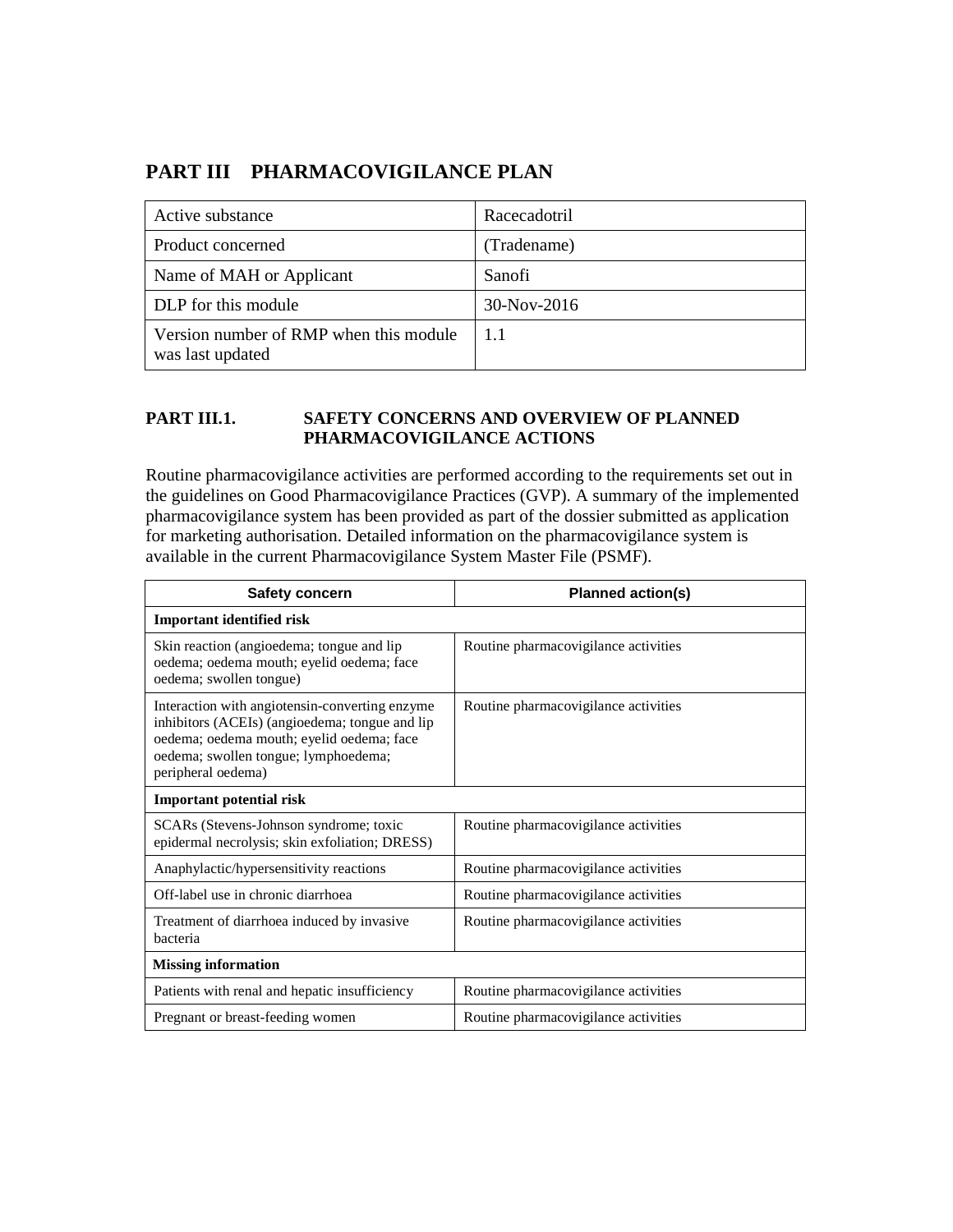#### **PART III.2. ADDITIONAL PHARMACOVIGILANCE ACTIVITIES TO ASSESS EFFECTIVENESS OF RISK MINIMISATION MEASURES**

No additional pharmacovigilance activities to assess effectiveness of risk minimisation measures are deemed necessary.

#### **PART III.3. STUDIES AND OTHER ACTIVITIES COMPLETED SINCE LAST UPDATE OF PHARMACOVIGILANCE PLAN**

Not applicable.

#### **PART III.4. DETAILS OF OUTSTANDING ADDITIONAL PHARMACOVIGILANCE ACTIVITIES**

Not applicable.

#### **PART III.3. SUMMARY OF THE PHARMACOVIGILANCE PLAN**

Finished products containing racecadotril as active substance have been marketed for many decades. Therefore, the safety profile is well established and no additional pharmacovigilance practices other than routine measures are deemed necessary. All routine pharmacovigilance practices are in accordance to the current European requirements as laid down in the respective Modules of Good Pharmacovigilance Practices (GVP) issued by the EMA.

#### **PART III.4. ABBREVIATIONS**

| DLP        | Data Lock Point                    |
|------------|------------------------------------|
| MAH        | Marketing Authorisation Holder     |
| <b>RMP</b> | Risk Management Plan               |
| SmPC       | Summary of Product Characteristics |

#### **PART III.5. REFERENCES**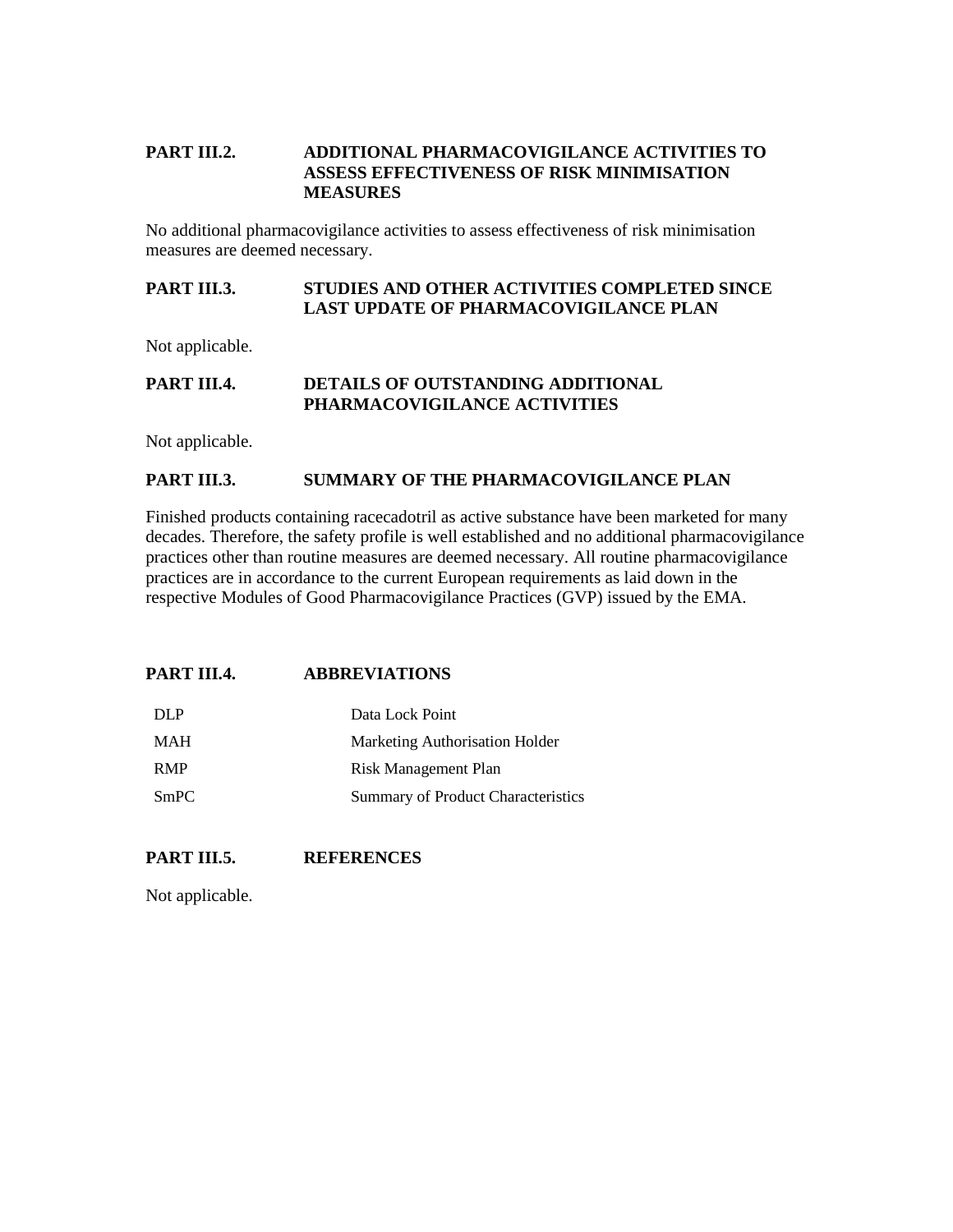# **PART V RISK MINIMISATION MEASURES**

| Active substance                                           | Racecadotril |
|------------------------------------------------------------|--------------|
| Product concerned                                          | (Tradename)  |
| Name of MAH or Applicant                                   | Sanofi       |
| DLP for this module                                        | 30-Nov-2016  |
| Version number of RMP when this module<br>was last updated | 11           |

#### **PART V.1 RISK MINIMISATION MEASURES BY SAFETY CONCERN**

PV.Table 1 Important Identified Risk: Skin reaction (angioedema; tongue and lip oedema; oedema mouth; eyelid oedema; face oedema; swollen tongue)

| Objectives of the risk minimisation measures                                               |                                                                    |
|--------------------------------------------------------------------------------------------|--------------------------------------------------------------------|
| Routine risk minimisation measures                                                         | $(Proposed)$ text in SmPC                                          |
|                                                                                            | Refer to SmPC sections:                                            |
|                                                                                            | 4.4 Special warnings and precautions for use                       |
|                                                                                            | 4.8 Undesirable effects                                            |
|                                                                                            | Comment                                                            |
|                                                                                            | Routine risk minimisation activities are considered<br>sufficient. |
|                                                                                            | Other routine risk minimisation measures                           |
|                                                                                            | Package leaflet.                                                   |
|                                                                                            | Product is subject to additional monitoring in the EU              |
|                                                                                            | No                                                                 |
| Additional risk minimisation measures                                                      | Objective and justification why needed                             |
|                                                                                            | Not applicable.                                                    |
|                                                                                            | Proposed actions/components and rationale                          |
|                                                                                            | Not applicable.                                                    |
| Effectiveness of risk minimisation measures                                                |                                                                    |
| How effectiveness of risk minimisation measures for<br>the safety concern will be measured | Not applicable.                                                    |
| Criteria for judging the success of the proposed risk<br>minimisation measures             | Not applicable.                                                    |
| Planned dates for assessment                                                               | Not applicable.                                                    |
| Results of effectiveness measurement                                                       | Not applicable.                                                    |
| Impact of risk minimisation                                                                | Not applicable.                                                    |
| Comment                                                                                    | None.                                                              |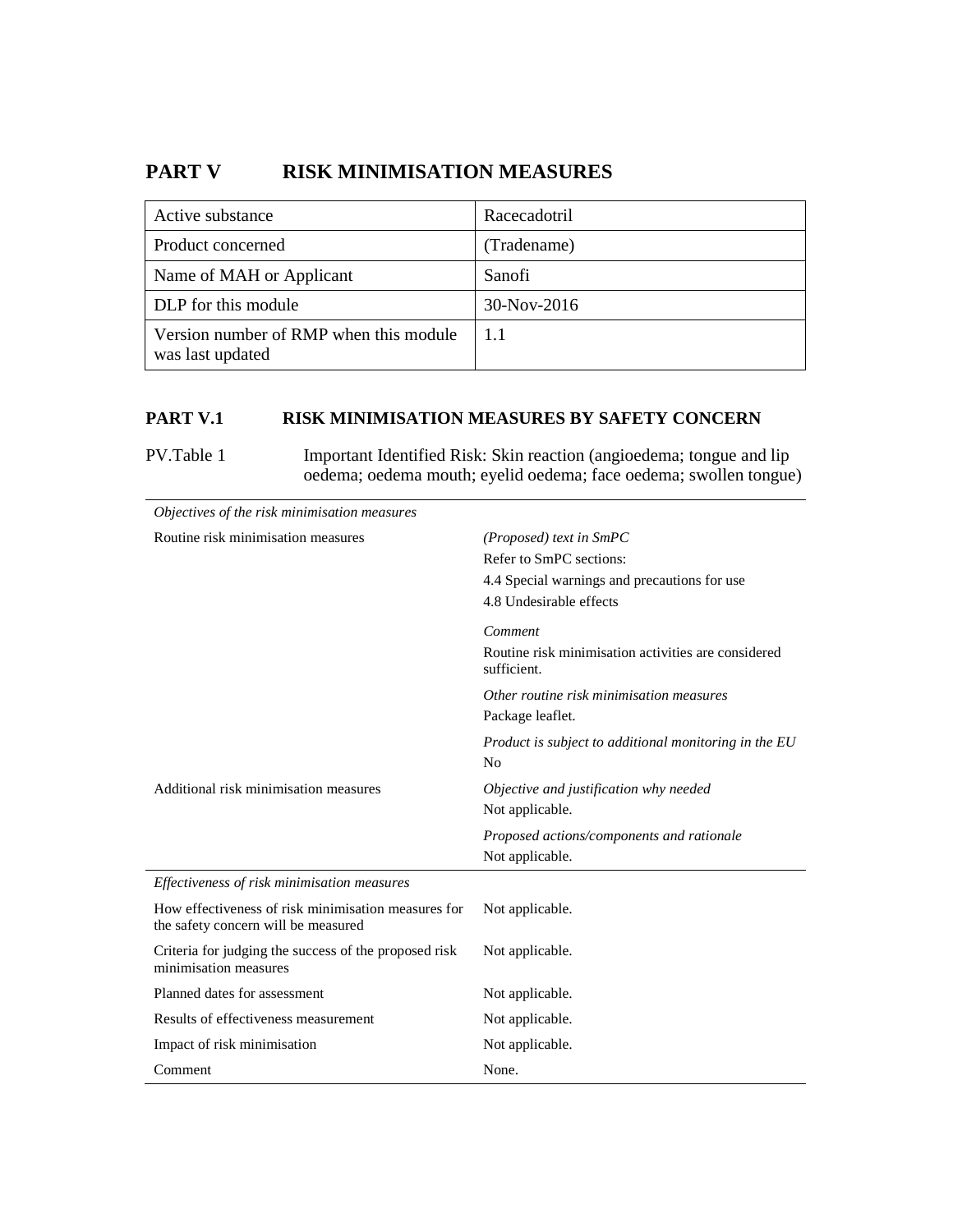#### PV.Table 2 Important Identified Risk: Interaction with angiotensin converting enzyme inhibitors (ACEIs) (angioedema; tongue and lip oedema; oedema mouth; eyelid oedema; face oedema; swollen tongue; lymphoedema; peripheral oedema)

| Objectives of the risk minimisation measures                                               |                                                                                 |
|--------------------------------------------------------------------------------------------|---------------------------------------------------------------------------------|
| Routine risk minimisation measures                                                         | (Proposed) text in SmPC                                                         |
|                                                                                            | Refer to SmPC sections:                                                         |
|                                                                                            | 4.4 Special warnings and precautions for use                                    |
|                                                                                            | 4.5 Interaction with other medicinal products and<br>other forms of interaction |
|                                                                                            | 4.8 Undesirable effects                                                         |
|                                                                                            | Comment                                                                         |
|                                                                                            | Routine risk minimisation activities are considered<br>sufficient.              |
|                                                                                            | Other routine risk minimisation measures                                        |
|                                                                                            | Package leaflet.                                                                |
|                                                                                            | Product is subject to additional monitoring in the EU                           |
|                                                                                            | No                                                                              |
| Additional risk minimisation measures                                                      | Objective and justification why needed                                          |
|                                                                                            | Not applicable.                                                                 |
|                                                                                            | Proposed actions/components and rationale                                       |
|                                                                                            | Not applicable.                                                                 |
| Effectiveness of risk minimisation measures                                                |                                                                                 |
| How effectiveness of risk minimisation measures for<br>the safety concern will be measured | Not applicable.                                                                 |
| Criteria for judging the success of the proposed risk<br>minimisation measures             | Not applicable.                                                                 |
| Planned dates for assessment                                                               | Not applicable.                                                                 |
| Results of effectiveness measurement                                                       | Not applicable.                                                                 |
| Impact of risk minimisation                                                                | Not applicable.                                                                 |
| Comment                                                                                    | None.                                                                           |

PV.Table 3 Important Potential Risk: SCARs (Stevens-Johnson syndrome; toxic epidermal necrolysis; skin exfoliation; DRESS)

*Objectives of the risk minimisation measures* 

Routine risk minimisation measures *(Proposed) text in SmPC* 

Refer to SmPC section: 4.4 Special warnings and precautions for use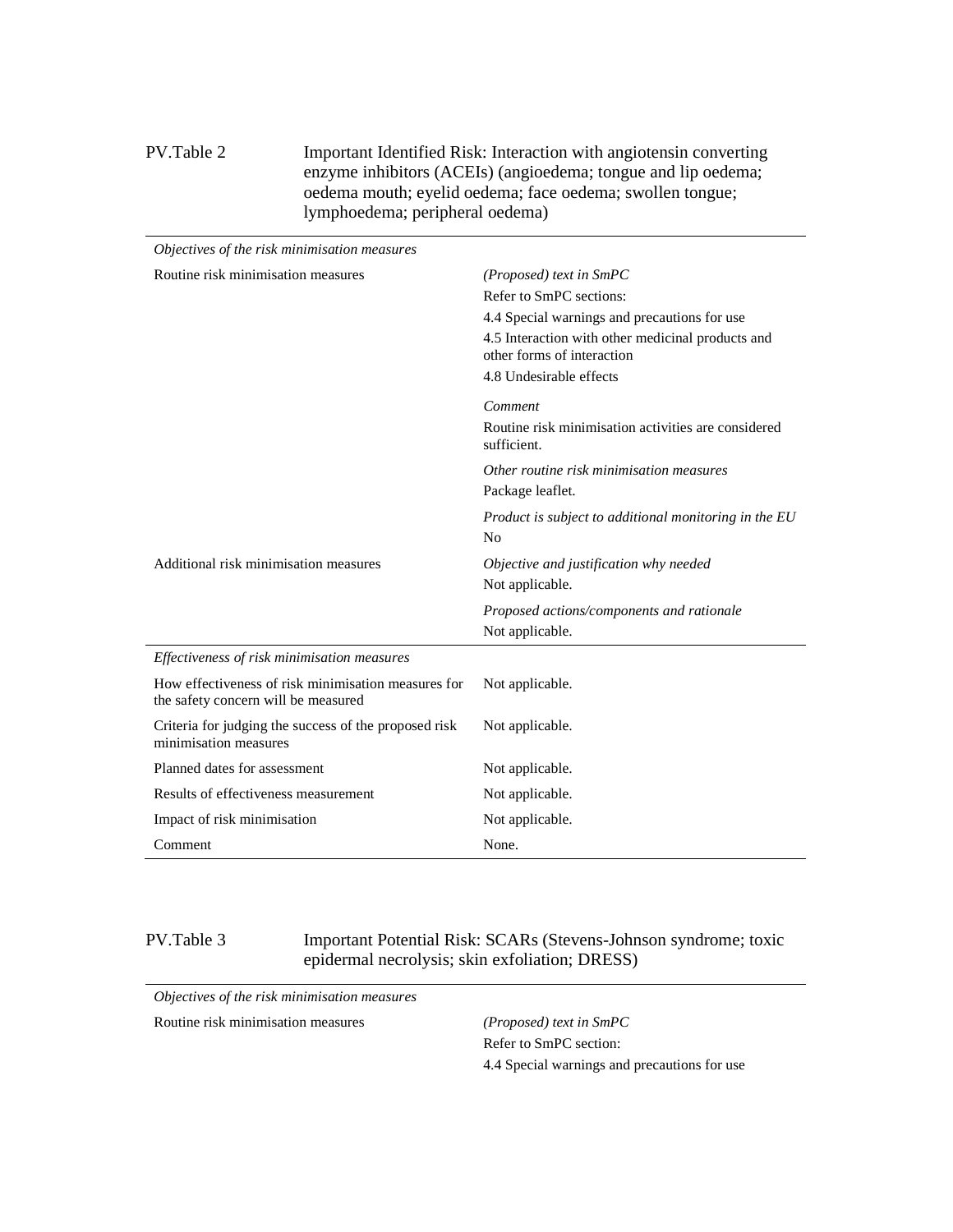|                                                                                            | 4.8 Undesirable effects                                                 |
|--------------------------------------------------------------------------------------------|-------------------------------------------------------------------------|
|                                                                                            | Comment                                                                 |
|                                                                                            | Routine risk minimisation activities are considered<br>sufficient.      |
|                                                                                            | Other routine risk minimisation measures                                |
|                                                                                            | Package leaflet.                                                        |
|                                                                                            | Product is subject to additional monitoring in the EU<br>N <sub>0</sub> |
| Additional risk minimisation measures                                                      | Objective and justification why needed                                  |
|                                                                                            | Not applicable.                                                         |
|                                                                                            | Proposed actions/components and rationale                               |
|                                                                                            | Not applicable.                                                         |
| Effectiveness of risk minimisation measures                                                |                                                                         |
| How effectiveness of risk minimisation measures for<br>the safety concern will be measured | Not applicable.                                                         |
| Criteria for judging the success of the proposed risk<br>minimisation measures             | Not applicable.                                                         |
| Planned dates for assessment                                                               | Not applicable.                                                         |
| Results of effectiveness measurement                                                       | Not applicable.                                                         |
| Impact of risk minimisation                                                                | Not applicable.                                                         |
| Comment                                                                                    | None.                                                                   |

# PV.Table 4 Important Potential Risk: Anaphylactic/hypersensitivity reactions

| Objectives of the risk minimisation measures |                                                                    |
|----------------------------------------------|--------------------------------------------------------------------|
| Routine risk minimisation measures           | $(Proposed)$ text in $SmPC$                                        |
|                                              | Refer to SmPC sections:                                            |
|                                              | 4.3 Contraindications                                              |
|                                              | 4.4 Special warnings and precautions for use                       |
|                                              | 4.8 Undesirable effects                                            |
|                                              | Comment                                                            |
|                                              | Routine risk minimisation activities are considered<br>sufficient. |
|                                              | Other routine risk minimisation measures                           |
|                                              | Package leaflet.                                                   |
|                                              | Product is subject to additional monitoring in the EU              |
|                                              | No                                                                 |
| Additional risk minimisation measures        | Objective and justification why needed                             |
|                                              | Not applicable.                                                    |
|                                              | Proposed actions/components and rationale                          |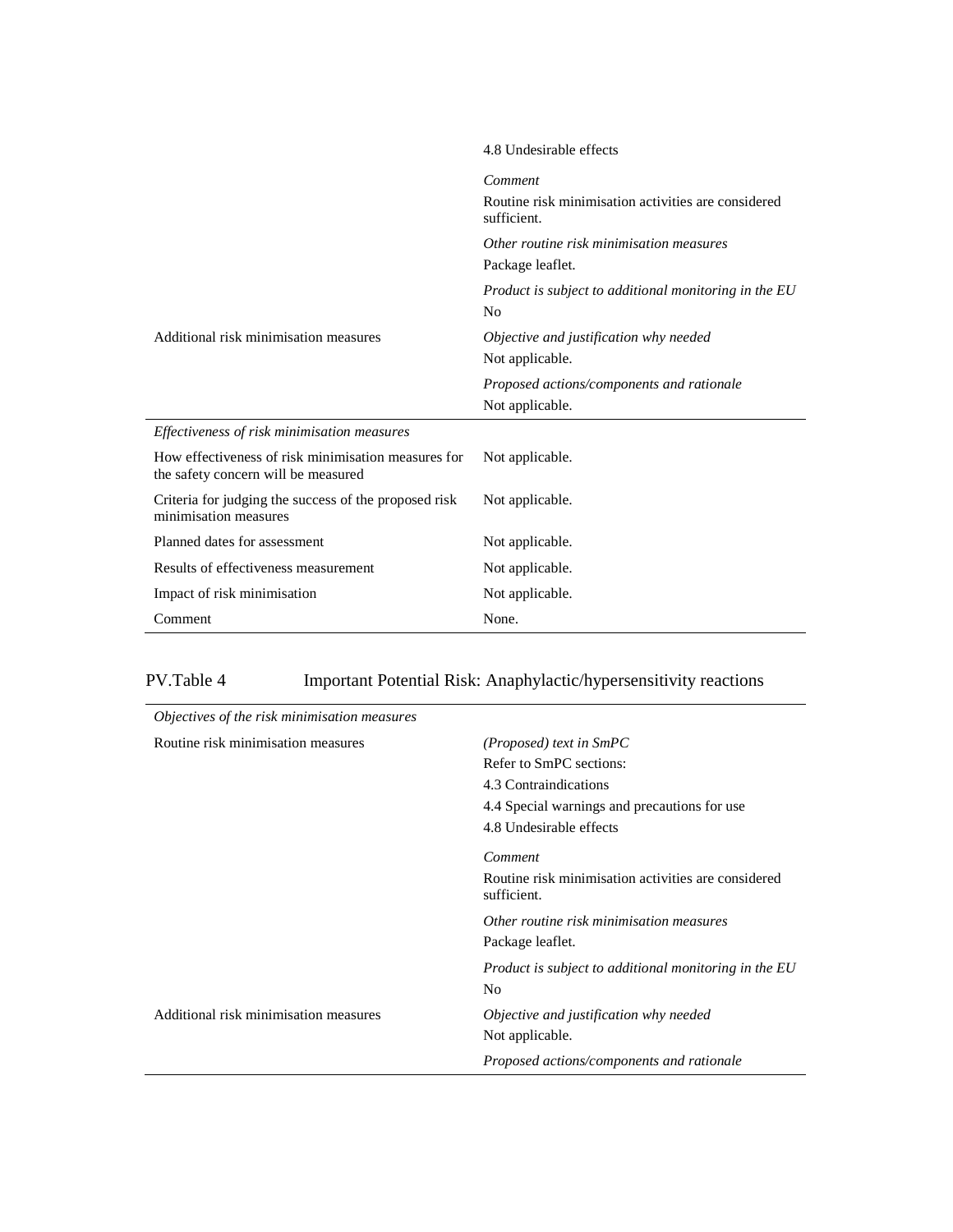|                                                                                            | Not applicable. |
|--------------------------------------------------------------------------------------------|-----------------|
| Effectiveness of risk minimisation measures                                                |                 |
| How effectiveness of risk minimisation measures for<br>the safety concern will be measured | Not applicable. |
| Criteria for judging the success of the proposed risk<br>minimisation measures             | Not applicable. |
| Planned dates for assessment                                                               | Not applicable. |
| Results of effectiveness measurement                                                       | Not applicable. |
| Impact of risk minimisation                                                                | Not applicable. |
| Comment                                                                                    | None.           |

PV.Table 5 Important Potential Risk: Off-label use in chronic diarrhoea

| Objectives of the risk minimisation measures                                               |                                                                    |
|--------------------------------------------------------------------------------------------|--------------------------------------------------------------------|
| Routine risk minimisation measures                                                         | $(Proposed)$ text in SmPC                                          |
|                                                                                            | Refer to SmPC section:                                             |
|                                                                                            | 4.2 Posology and method of administration                          |
|                                                                                            | 4.4 Special warnings and precautions for use                       |
|                                                                                            |                                                                    |
|                                                                                            | Comment                                                            |
|                                                                                            | Routine risk minimisation activities are considered<br>sufficient. |
|                                                                                            | Other routine risk minimisation measures                           |
|                                                                                            | Package leaflet.                                                   |
|                                                                                            | Product is subject to additional monitoring in the EU              |
|                                                                                            | N <sub>0</sub>                                                     |
| Additional risk minimisation measures                                                      | Objective and justification why needed                             |
|                                                                                            | Not applicable.                                                    |
|                                                                                            | Proposed actions/components and rationale                          |
|                                                                                            | Not applicable.                                                    |
| Effectiveness of risk minimisation measures                                                |                                                                    |
| How effectiveness of risk minimisation measures for<br>the safety concern will be measured | Not applicable.                                                    |
| Criteria for judging the success of the proposed risk<br>minimisation measures             | Not applicable.                                                    |
| Planned dates for assessment                                                               | Not applicable.                                                    |
| Results of effectiveness measurement                                                       | Not applicable.                                                    |
| Impact of risk minimisation                                                                | Not applicable.                                                    |
| Comment                                                                                    | None.                                                              |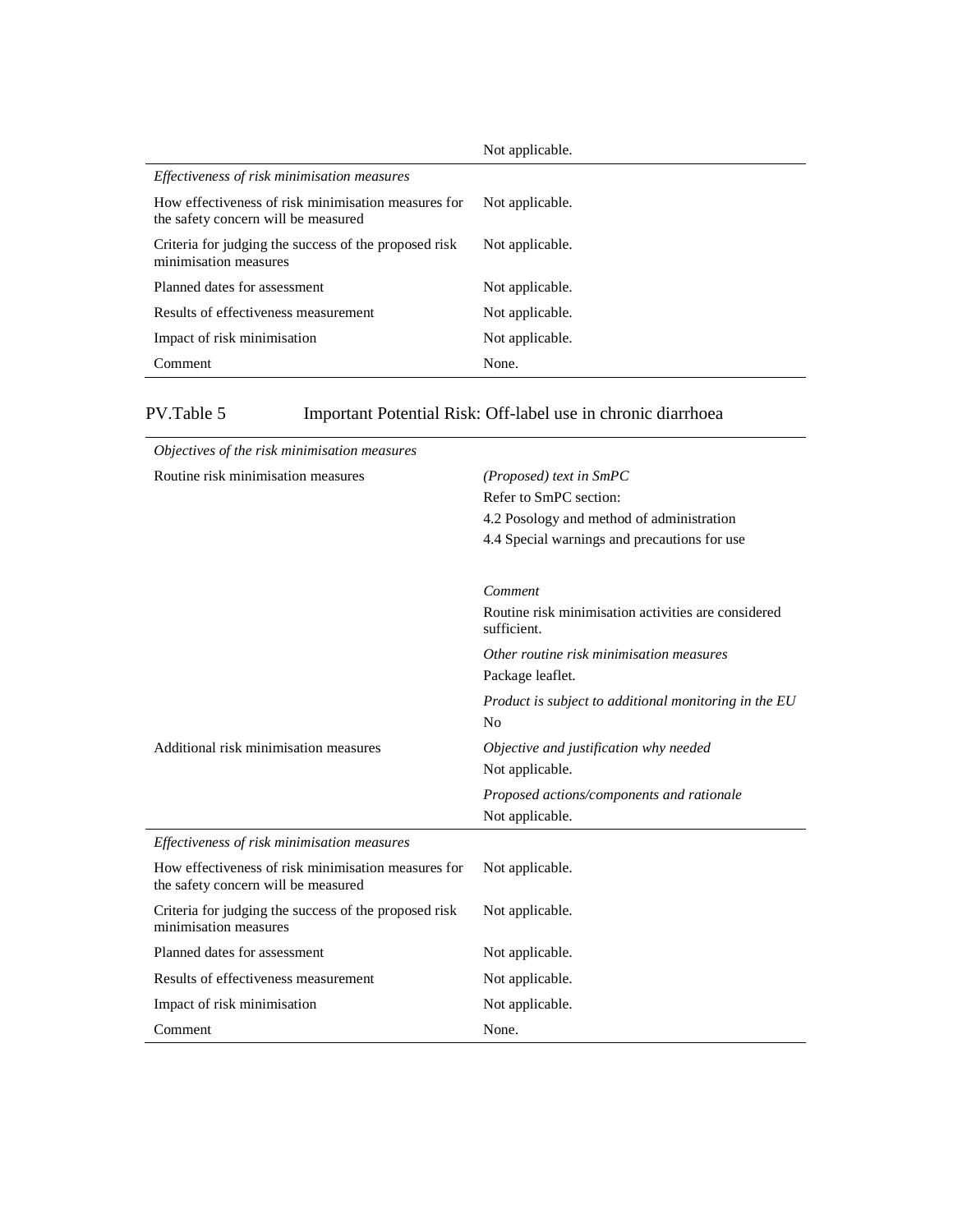## PV.Table 6 Important Potential Risk: Treatment of diarrhoea induced by invasive bacteria

| Objectives of the risk minimisation measures                                               |                                                                    |
|--------------------------------------------------------------------------------------------|--------------------------------------------------------------------|
| Routine risk minimisation measures                                                         | $(Proposed)$ text in SmPC                                          |
|                                                                                            | Refer to SmPC section:                                             |
|                                                                                            | 4.4 Special warnings and precautions for use                       |
|                                                                                            | Comment                                                            |
|                                                                                            | Routine risk minimisation activities are considered<br>sufficient. |
|                                                                                            | Other routine risk minimisation measures                           |
|                                                                                            | Package leaflet.                                                   |
|                                                                                            | Product is subject to additional monitoring in the EU              |
|                                                                                            | N <sub>o</sub>                                                     |
| Additional risk minimisation measures                                                      | Objective and justification why needed                             |
|                                                                                            | Not applicable.                                                    |
|                                                                                            | Proposed actions/components and rationale                          |
|                                                                                            | Not applicable.                                                    |
| Effectiveness of risk minimisation measures                                                |                                                                    |
| How effectiveness of risk minimisation measures for<br>the safety concern will be measured | Not applicable.                                                    |
| Criteria for judging the success of the proposed risk<br>minimisation measures             | Not applicable.                                                    |
| Planned dates for assessment                                                               | Not applicable.                                                    |
| Results of effectiveness measurement                                                       | Not applicable.                                                    |
| Impact of risk minimisation                                                                | Not applicable.                                                    |
| Comment                                                                                    | None.                                                              |

PV.Table 7 Missing Information: Patients with renal and hepatic insufficiency

| Objectives of the risk minimisation measures |                                                                    |
|----------------------------------------------|--------------------------------------------------------------------|
| Routine risk minimisation measures           | $(Proposed)$ text in $SmPC$                                        |
|                                              | Refer to SmPC sections:                                            |
|                                              | 4.2 Posology and method of administration                          |
|                                              | 4.4. Special warnings and precautions for use                      |
|                                              | 5.2 Pharmacokinetic properties                                     |
|                                              | Comment                                                            |
|                                              | Routine risk minimisation activities are considered<br>sufficient. |
|                                              | Other routine risk minimisation measures                           |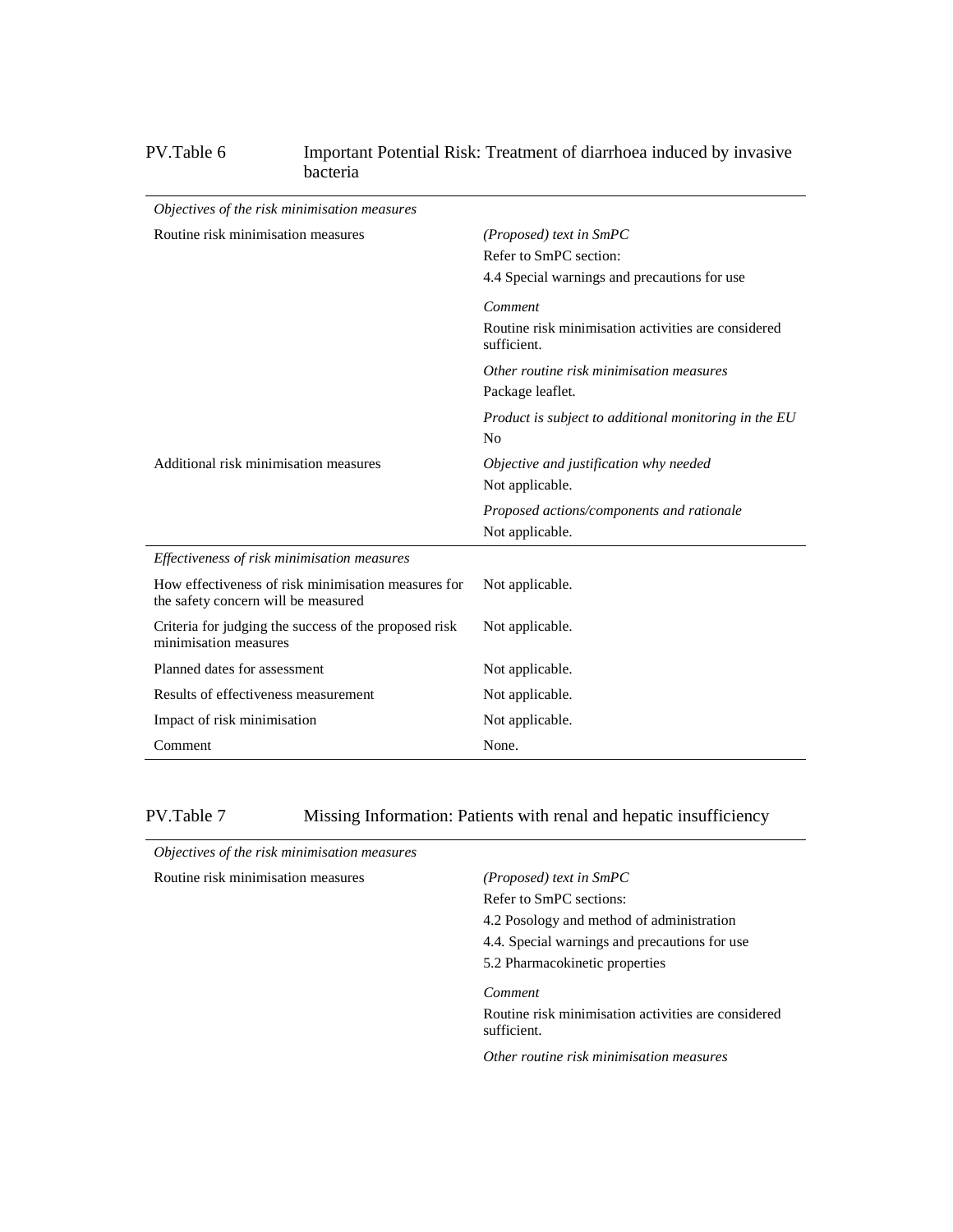|                                                                                            | Package leaflet.                                                        |
|--------------------------------------------------------------------------------------------|-------------------------------------------------------------------------|
|                                                                                            | Product is subject to additional monitoring in the EU<br>N <sub>0</sub> |
| Additional risk minimisation measures                                                      | Objective and justification why needed<br>Not applicable.               |
|                                                                                            | Proposed actions/components and rationale<br>Not applicable.            |
| Effectiveness of risk minimisation measures                                                |                                                                         |
| How effectiveness of risk minimisation measures for<br>the safety concern will be measured | Not applicable.                                                         |
| Criteria for judging the success of the proposed risk<br>minimisation measures             | Not applicable.                                                         |
| Planned dates for assessment                                                               | Not applicable.                                                         |
| Results of effectiveness measurement                                                       | Not applicable.                                                         |
| Impact of risk minimisation                                                                | Not applicable.                                                         |
| Comment                                                                                    | None.                                                                   |

| PV.Table 8 | Missing Information: Pregnant or breast-feeding women |  |
|------------|-------------------------------------------------------|--|
|            |                                                       |  |

| Objectives of the risk minimisation measures                                               |                                                                    |
|--------------------------------------------------------------------------------------------|--------------------------------------------------------------------|
| Routine risk minimisation measures                                                         | (Proposed) text in SmPC                                            |
|                                                                                            | Refer to SmPC sections:                                            |
|                                                                                            | 4.6 Fertility, pregnancy and lactation                             |
|                                                                                            | 5.3 Preclinical safety data                                        |
|                                                                                            | Comment                                                            |
|                                                                                            | Routine risk minimisation activities are considered<br>sufficient. |
|                                                                                            | Other routine risk minimisation measures                           |
|                                                                                            | Package leaflet.                                                   |
|                                                                                            | Product is subject to additional monitoring in the EU              |
|                                                                                            | No                                                                 |
| Additional risk minimisation measures                                                      | Objective and justification why needed                             |
|                                                                                            | Not applicable.                                                    |
|                                                                                            | Proposed actions/components and rationale                          |
|                                                                                            | Not applicable.                                                    |
| Effectiveness of risk minimisation measures                                                |                                                                    |
| How effectiveness of risk minimisation measures for<br>the safety concern will be measured | Not applicable.                                                    |
| Criteria for judging the success of the proposed risk<br>minimisation measures             | Not applicable.                                                    |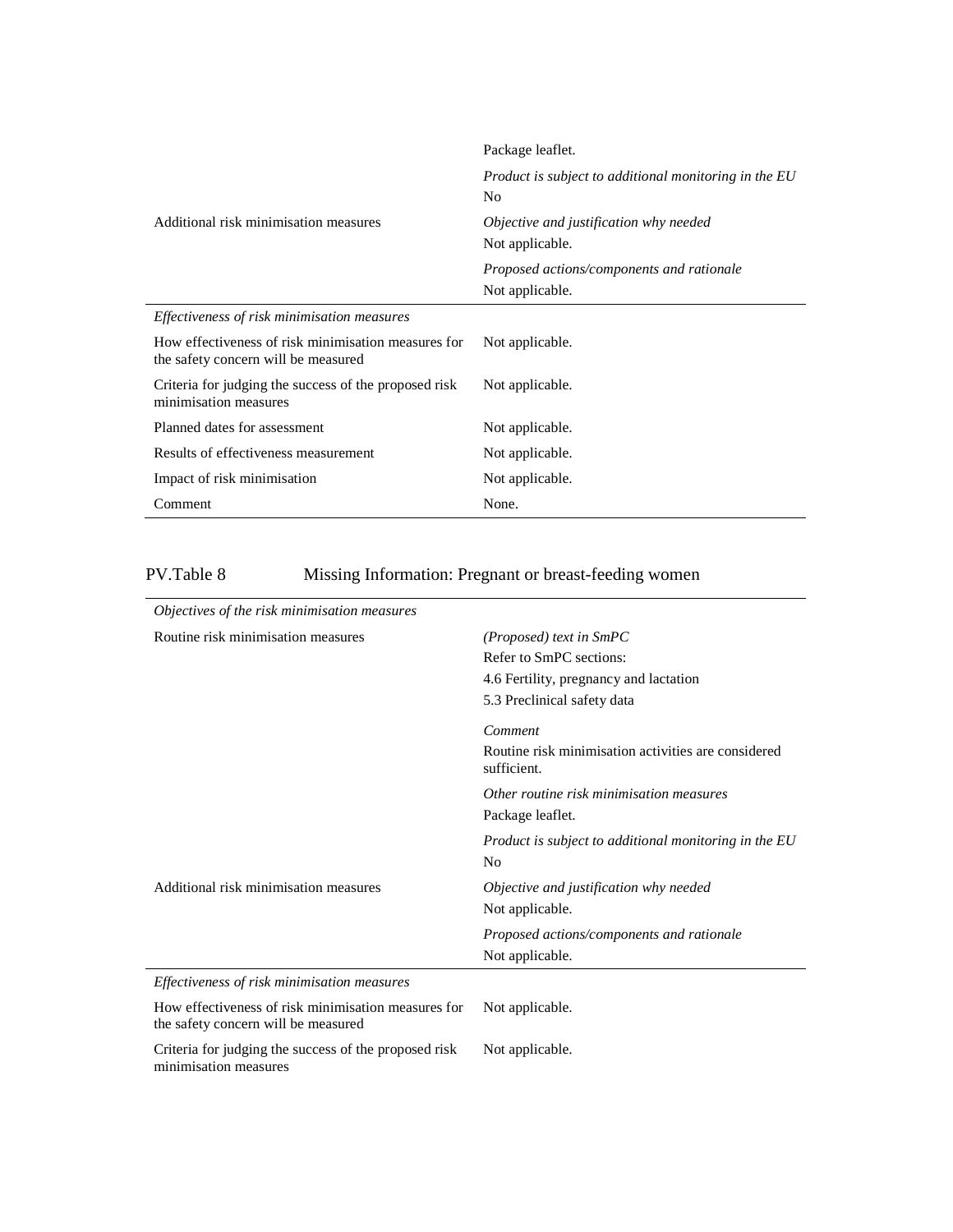| Planned dates for assessment         | Not applicable. |
|--------------------------------------|-----------------|
| Results of effectiveness measurement | Not applicable. |
| Impact of risk minimisation          | Not applicable. |
| Comment                              | None.           |

## **PART V.2 RISK MINIMISATION MEASURE FAILURE**

Not applicable.

| <b>Part V.2.1</b> |  | Analysis of risk minimisation measure(s) failure |  |
|-------------------|--|--------------------------------------------------|--|
|                   |  |                                                  |  |

Not applicable.

## **Part V.2.2 Revised proposal for risk minimisation**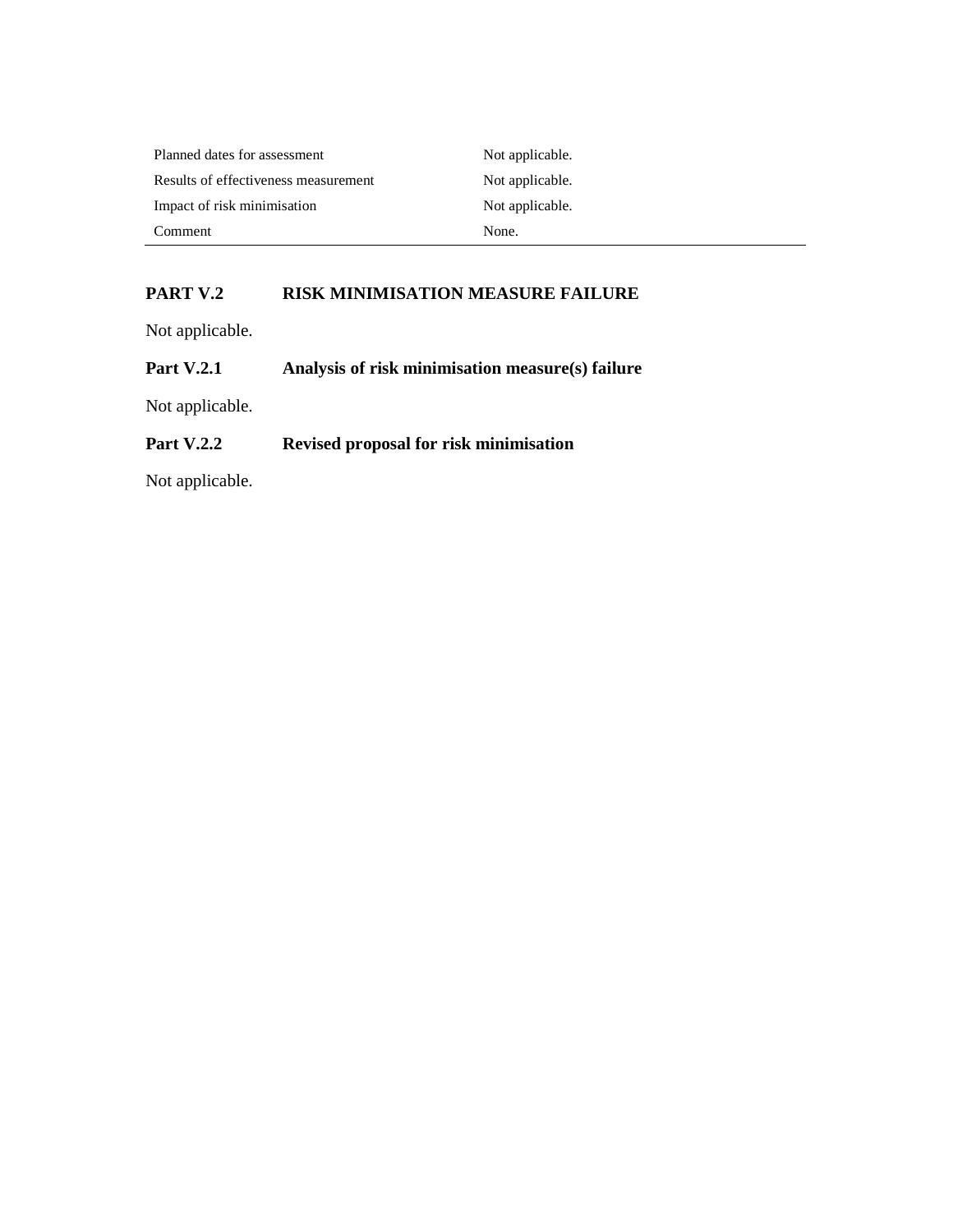# **PART V.3 SUMMARY TABLE OF RISK MINIMISATION MEASURES**

PV.Table 9 Summary of risk minimisation measures

| <b>Safety concern</b>                                                                                                                                                                                                                                  | <b>Routine risk minimisation</b><br>measures                                                                                                                                       | <b>Additional risk minimisation</b><br>measures |
|--------------------------------------------------------------------------------------------------------------------------------------------------------------------------------------------------------------------------------------------------------|------------------------------------------------------------------------------------------------------------------------------------------------------------------------------------|-------------------------------------------------|
| <b>Important Identified Risk: Skin</b><br>reaction (angioedema, tongue and<br>lip oedema; oedema mouth; eyelid<br>oedema; face oedema, swollen<br>tongue)                                                                                              | SmPC sections:<br>4.4 Special warnings and<br>precautions for use<br>4.8 Undesirable effects                                                                                       | Not applicable                                  |
| <b>Important Identified Risk:</b><br>Interaction with angiotensin<br>converting enzyme inhibitors<br>(ACEIs) (angioedema, tongue and<br>lip oedema; oedema mouth; eyelid<br>oedema; face oedema, swollen<br>tongue, lymphoedema, peripheral<br>oedema) | SmPC sections:<br>4.4 Special warnings and<br>precautions for use<br>4.5 Interaction with other<br>medicinal products and other<br>forms of interaction<br>4.8 Undesirable effects | Not applicable                                  |
| <b>Important Potential Risk:</b><br><b>SCARs</b> (Stevens-Johnson<br>syndrome, toxic epidermal<br>necrolysis, skin exfoliation,<br>DRESS)                                                                                                              | SmPC sections:<br>4.4 Special warnings and<br>precautions for use<br>4.8 Undesirable effects                                                                                       | Not applicable                                  |
| <b>Important Potential Risk:</b><br>Anaphylactic/hypersensitivity<br>reactions                                                                                                                                                                         | SmPC sections:<br>4.3 Contraindications<br>4.4 Special warnings and<br>precautions for use<br>4.8 Undesirable effects                                                              | Not applicable                                  |
| <b>Important Potential Risk: Off-</b><br>label use in chronic diarrhoea                                                                                                                                                                                | SmPC sections:<br>4.2 Posology and method of<br>administration<br>4.4 Special warnings and<br>precautions for use                                                                  | Not applicable                                  |
| <b>Important Potential Risk:</b><br>Treatment of diarrhoea induced by<br>invasive bacteria                                                                                                                                                             | SmPC section:<br>4.4 Special warnings and<br>precautions for use                                                                                                                   | Not applicable                                  |
| <b>Missing Information:</b><br>Patients with renal and hepatic<br>insufficiency                                                                                                                                                                        | SmPC sections:<br>4.2 Posology and method of<br>administration<br>4.4. Special warnings and<br>precautions for use<br>5.2 Pharmacokinetic<br>properties                            | Not applicable                                  |
| <b>Missing Information:</b><br>Pregnant or breast-feeding women                                                                                                                                                                                        | SmPC sections:<br>4.6 Fertility, pregnancy and<br>lactation<br>5.3 Preclinical safety data                                                                                         | Not applicable                                  |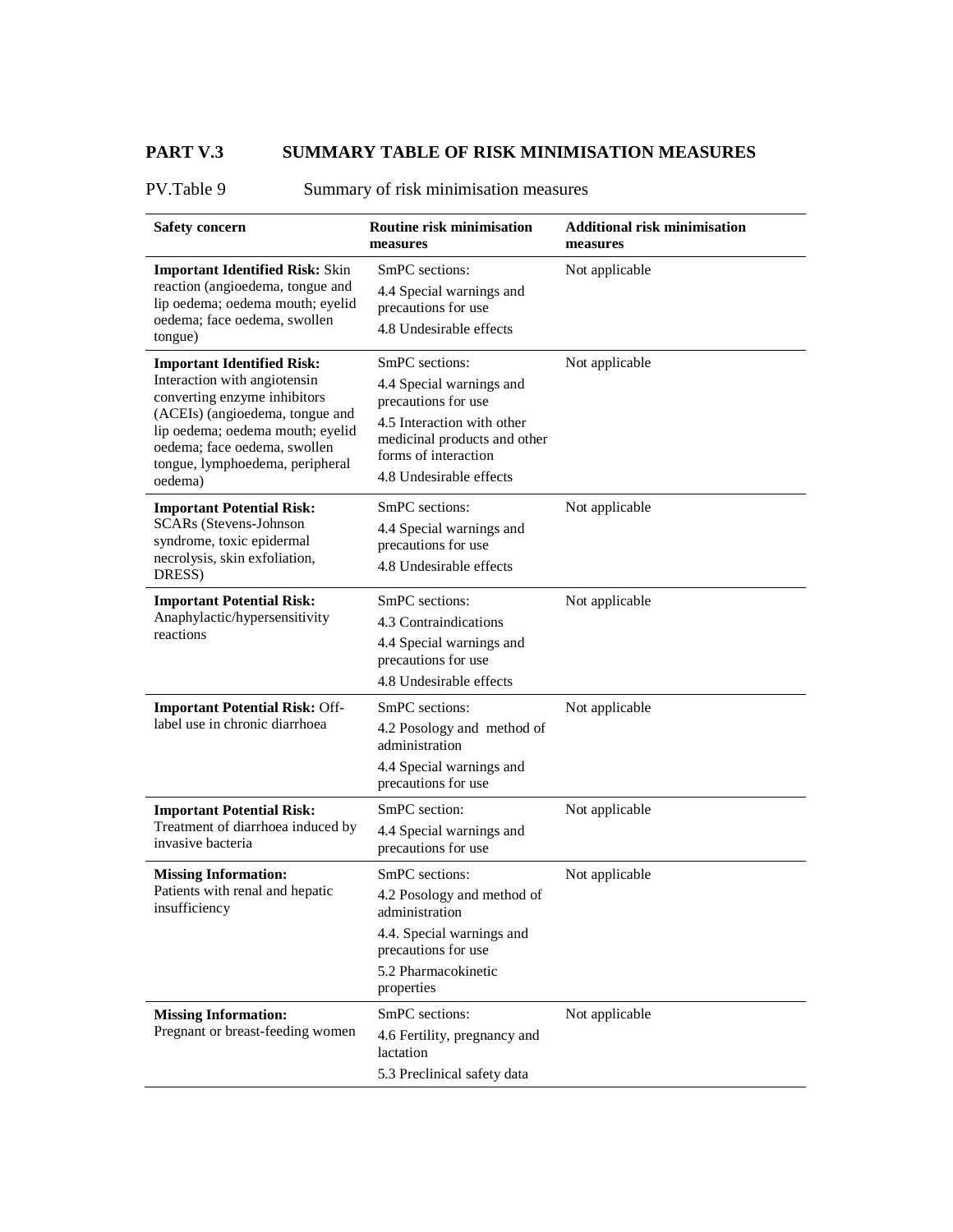## **PART V.4 ABBREVIATIONS**

| DLP        | Data Lock Point                    |
|------------|------------------------------------|
| <b>MAH</b> | Marketing Authorisation Holder     |
| <b>RMP</b> | Risk Management Plan               |
| SmPC       | Summary of Product Characteristics |

# **PART V.5 REFERENCES**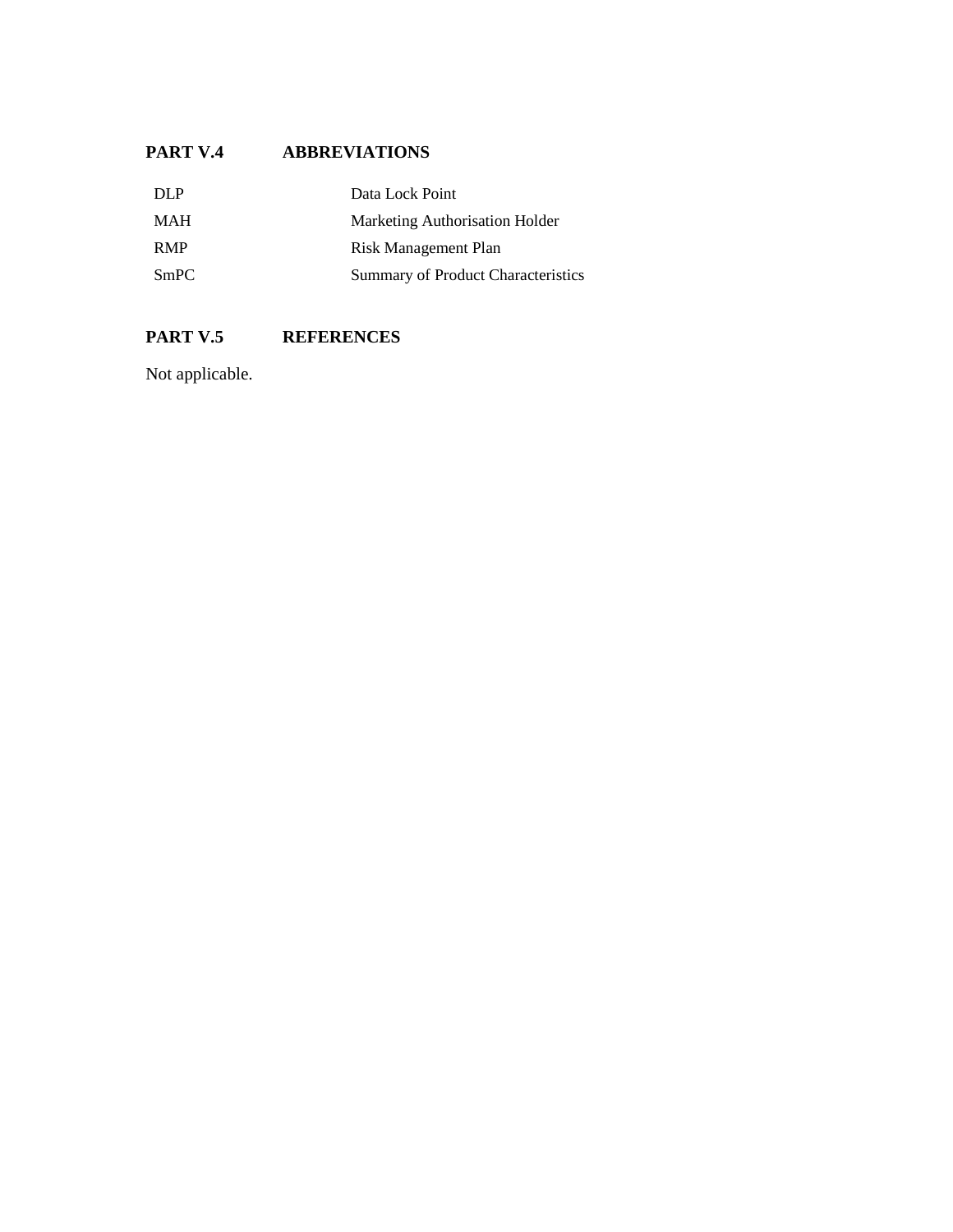# **PART VI SUMMARY OF THE ACTIVITIES IN THE RISK MANAGEMENT PLAN BY PRODUCT**

| Active substance                                           | Racecadotril  |
|------------------------------------------------------------|---------------|
| Product concerned                                          | (Tradename)   |
| Name of MAH or Applicant                                   | Sanofi        |
| DLP for this module                                        | $30-Nov-2016$ |
| Version number of RMP when this module<br>was last updated | 11            |

## **PART VI.1 ELEMENTS FOR SUMMARY TABLES IN THE EUROPEAN PUBLIC ASSESSMENT REPORT**

| PVI.Table 1                | Summary table of safety concerns                                                                                                                                                                      |
|----------------------------|-------------------------------------------------------------------------------------------------------------------------------------------------------------------------------------------------------|
| Important identified risks | Skin reaction (angioedema; tongue and lip oedema; oedema mouth; eyelid<br>oedema; face oedema; swollen tongue)                                                                                        |
|                            | Interaction with angiotensin converting enzyme inhibitors (ACEIs)<br>(angioedema; tongue and lip oedema; oedema mouth; eyelid oedema; face<br>oedema; swollen tongue; lymphoedema; peripheral oedema) |
| Important potential risks  | SCARs (Stevens-Johnson syndrome; toxic epidermal necrolysis; skin<br>exfoliation; DRESS)                                                                                                              |
|                            | Anaphylactic/hypersensitivity reactions                                                                                                                                                               |
|                            | Off-label use in chronic diarrhoea                                                                                                                                                                    |
|                            | Treatment of diarrhoea induced by invasive bacteria                                                                                                                                                   |
| Missing information        | Patients with renal and hepatic insufficiency                                                                                                                                                         |
|                            | Pregnant or breast-feeding women                                                                                                                                                                      |
| PVI.Table 2                | Table of on-going and planned studies in the Post-authorisation<br>Pharmacovigilance Development Plan                                                                                                 |
| Not applicable.            |                                                                                                                                                                                                       |

PVI.Table 3 Summary of Post-authorisation efficacy development plan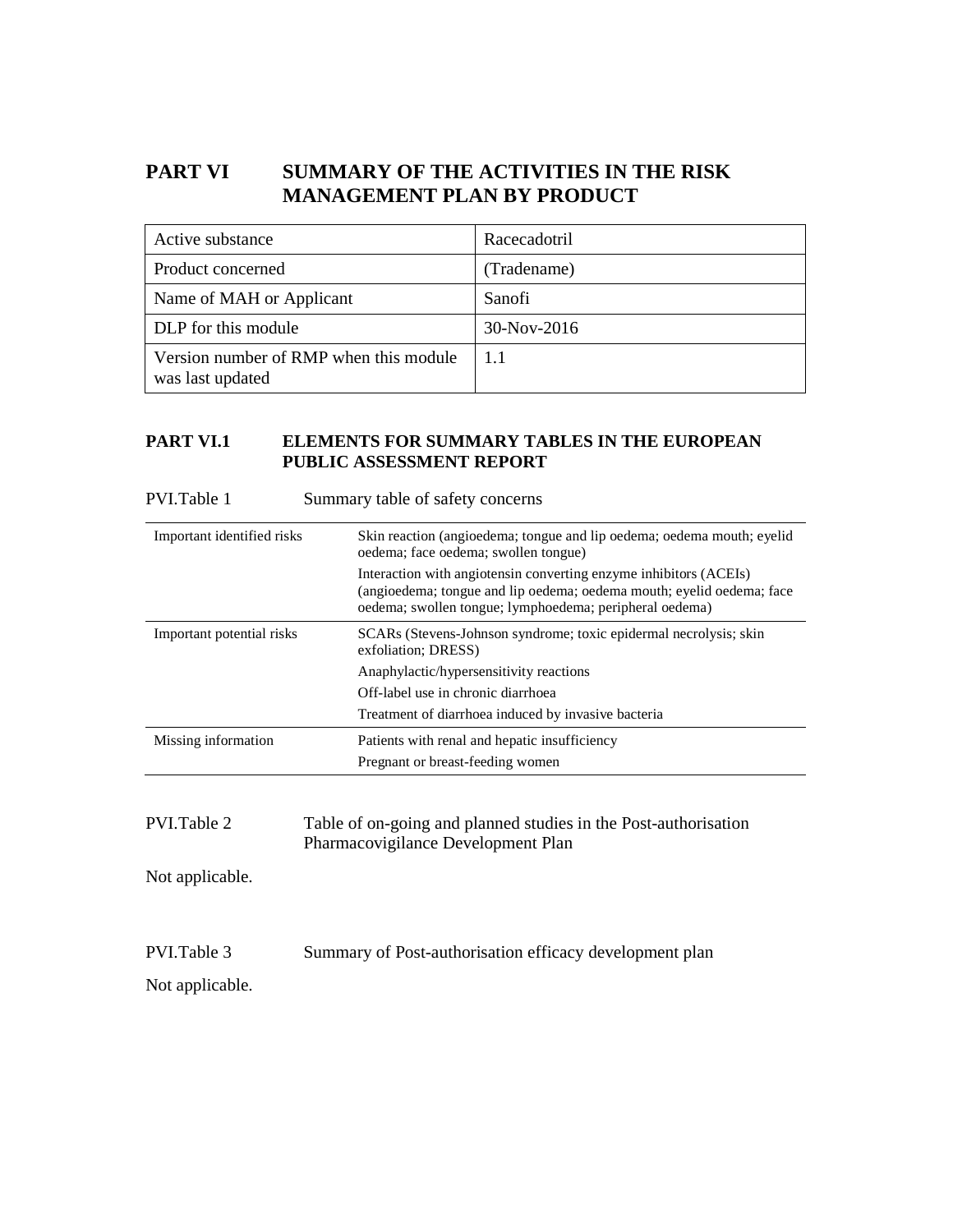PVI.Table 4 Summary table of Risk Minimisation Measures

| <b>Safety concern</b>                                                                                                                                                                                                                                        | <b>Routine risk minimisation</b><br>measures                                                                                                                                       | <b>Additional risk minimisation</b><br>measures |
|--------------------------------------------------------------------------------------------------------------------------------------------------------------------------------------------------------------------------------------------------------------|------------------------------------------------------------------------------------------------------------------------------------------------------------------------------------|-------------------------------------------------|
| <b>Important Identified Risk:</b><br>Skin reaction (angioedema;<br>tongue and lip oedema;<br>oedema mouth; eyelid<br>oedema; face oedema;<br>swollen tongue)                                                                                                 | SmPC sections:<br>4.4 Special warnings and<br>precautions for use<br>4.8 Undesirable effects                                                                                       | Not applicable                                  |
| <b>Important Identified Risk:</b><br>Interaction with angiotensin<br>converting enzyme inhibitors<br>(ACEIs) (angioedema;<br>tongue and lip oedema;<br>oedema mouth; eyelid<br>oedema; face oedema;<br>swollen tongue;<br>lymphoedema; peripheral<br>oedema) | SmPC sections:<br>4.4 Special warnings and<br>precautions for use<br>4.5 Interaction with other<br>medicinal products and other<br>forms of interaction<br>4.8 Undesirable effects | Not applicable                                  |
| <b>Important Potential Risk:</b><br><b>SCARs</b> (Stevens-Johnson<br>syndrome; toxic epidermal<br>necrolysis; skin exfoliation;<br>DRESS)                                                                                                                    | SmPC sections:<br>4.4 Special warnings and<br>precautions for use<br>4.8 Undesirable effects                                                                                       | Not applicable                                  |
| <b>Important Potential Risk:</b><br>Anaphylactic/hypersensitivity<br>reactions                                                                                                                                                                               | SmPC sections:<br>4.3 Contraindications<br>4.4 Special warnings and<br>precautions for use<br>4.8 Undesirable effects                                                              | Not applicable                                  |
| <b>Important Potential Risk:</b><br>Off-label use in chronic<br>diarrhoea                                                                                                                                                                                    | SmPC sections:<br>4.2 Posology and method of<br>administration<br>4.4 Special warnings and<br>precautions for use                                                                  | Not applicable                                  |
| <b>Important Potential Risk:</b><br>Treatment of diarrhoea<br>induced by invasive bacteria                                                                                                                                                                   | SmPC section:<br>4.4 Special warnings and<br>precautions for use                                                                                                                   | Not applicable                                  |
| <b>Missing Information:</b><br>Patients with renal and<br>hepatic insufficiency                                                                                                                                                                              | SmPC sections:<br>4.2 Posology and method of<br>administration<br>4.4. Special warnings and<br>precautions for use<br>5.2 Pharmacokinetic properties                               | Not applicable                                  |
| <b>Missing Information:</b><br>Pregnant or breast-feeding<br>women                                                                                                                                                                                           | SmPC sections:<br>4.6 Fertility, pregnancy and<br>lactation<br>5.3 Preclinical safety data                                                                                         | Not applicable                                  |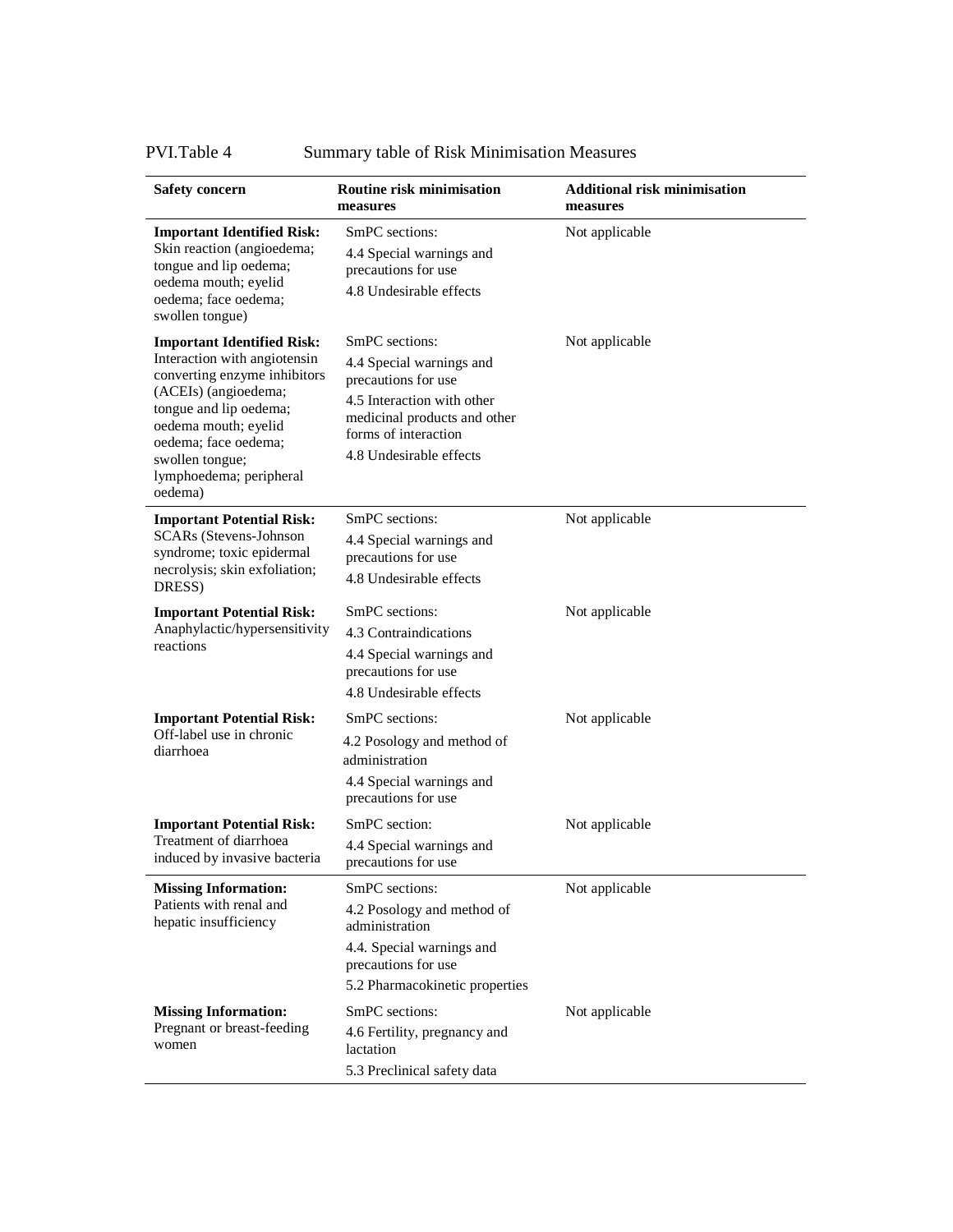## **PART VI.2 ELEMENTS FOR A PUBLIC SUMMARY**

#### **Part VI.2.1 Overview of disease epidemiology**

Diarrhoea is a very common disorder worldwide. In the case of 'acute' diarrhoea, it may occur suddenly and, generally, lasts for a short time only. Gut infections (gastroenteritis) are the most frequent cause of acute diarrhoea. The usual causes of acute diarrhoea in Europe are bacteria and viruses. Prominent symptoms associated with diarrhoea are frequent and watery stools, abdominal (tummy) pain, nausea, vomiting and fever. Common complications are dehydration and electrolyte (salts, e.g. potassium) loss in the diarrhoea, especially so in children and elderly patients.

Mild cases of acute diarrhoea can be treated with attention to adequate fluid intake and nutrition. The priority when treating acute diarrhoea is the prevention or reversal of fluid and electrolyte loss. The main treatment for both adults and children with acute diarrhoea is to have lots to drink, which will help to stop dehydration.

#### **Part VI.2.2 Summary of treatment benefits**

Racecadotril is an anti-diarrhoeal medication for the treatment of acute diarrhoea. It works purely in the intestine where it decreases the excess loss of water and electrolytes (salts) into the gut. This, in turn, reduces the symptoms of diarrhoea and reduces the risk of dehydration. Racecadotril does not cause abdominal bloating or constipation, because neither gut motility nor basal secretion is altered.

A 2014 analysis of clinical studies (669 patients, with 282 patients in the dummy pill (placebo) group) comparing the effectiveness of racecadotril against placebo in the treatment of acute diarrhoea in adults showed that racecadotril was significantly more effective than placebo in reducing the duration and number of episodes of diarrhoea.

Another 2014 analysis of 12 clinical studies, involving 2,619 patients, comparing the effectiveness of racecadotril against either loperamide (another anti-diarrhoeal medication) or placebo in the treatment of acute diarrhoea in adults showed that diarrhoea duration was significantly shorter in those patients being treated with racecadotril compared to placebo. The number of patients having recovered from the diarrhoea at any time of the treatment period was 65% higher with racecadotril as compared to placebo. Diarrhoea duration was similar between racecadotril treated patients and loperamide treated patients.

#### **Part VI.2.3 Unknowns relating to treatment benefits**

Limited information is available for the elderly population. The available information suggests that racecadotril effects and function are similar to those in younger adults.

Evidence is lacking for the racecadotril use in patients with chronic diarrhoea, or poor kidney or liver function. These patients should be treated with caution.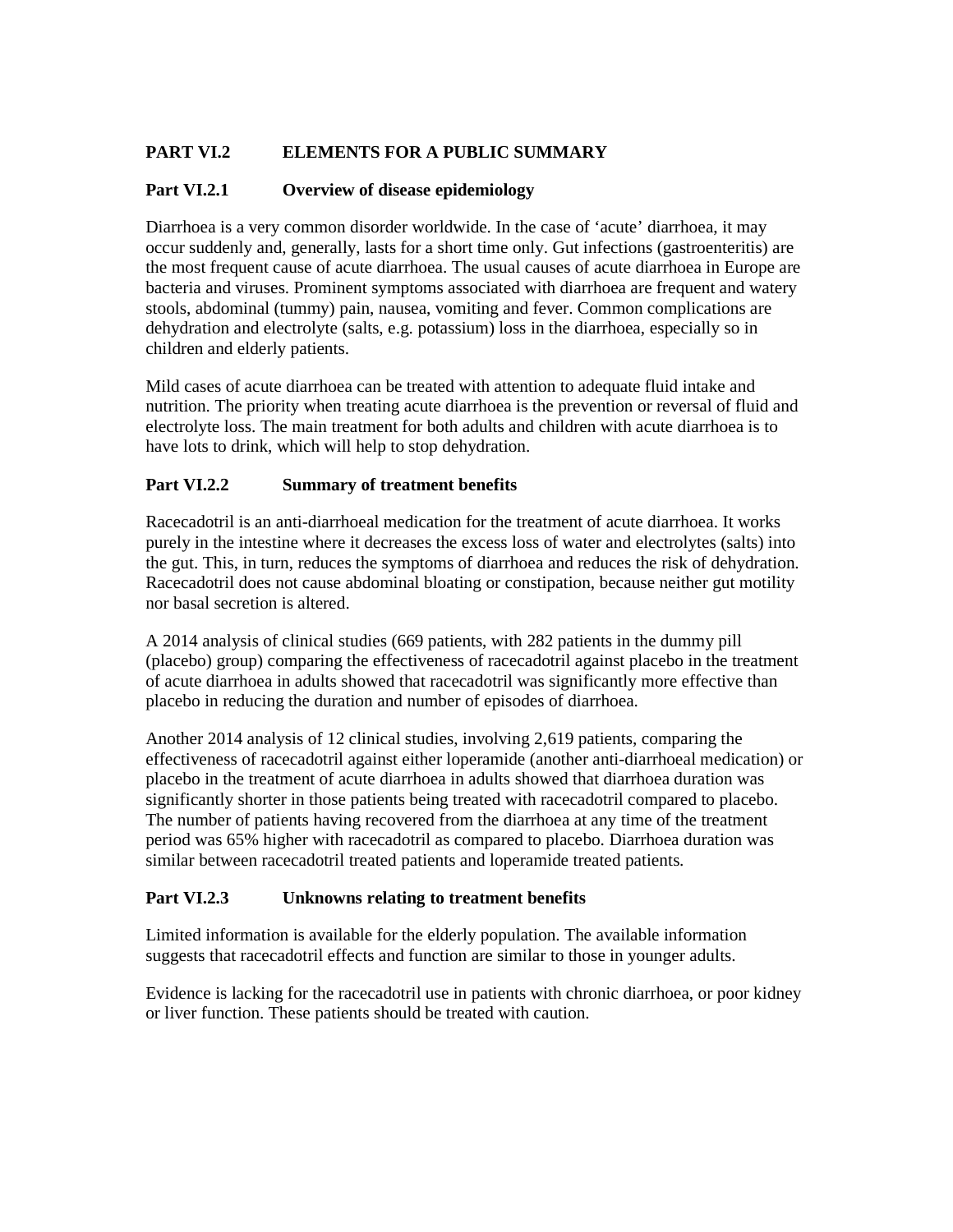# **Part VI.2.4 Summary of safety concerns**

PVI.Table 5 Important identified risks

| <b>Risk</b>                                                                                                                                                                                                                         | What is known                                                                                                                                                                                                                                                                                                                                                                                                                                                                                             | Preventability                                                                                                                                                                                                                                                                                                                                                                                                                                                                      |
|-------------------------------------------------------------------------------------------------------------------------------------------------------------------------------------------------------------------------------------|-----------------------------------------------------------------------------------------------------------------------------------------------------------------------------------------------------------------------------------------------------------------------------------------------------------------------------------------------------------------------------------------------------------------------------------------------------------------------------------------------------------|-------------------------------------------------------------------------------------------------------------------------------------------------------------------------------------------------------------------------------------------------------------------------------------------------------------------------------------------------------------------------------------------------------------------------------------------------------------------------------------|
| Skin reaction<br>(angioedema;<br>tongue and lip<br>oedema: oedema<br>mouth; eyelid<br>oedema; face<br>oedema: swollen<br>tongue)                                                                                                    | The occurrence of skin reactions<br>has been reported with the use of<br>racecadotril. These are in most<br>cases mild and do not require<br>treatment but in some cases they<br>can be severe, even life-<br>threatening. Association with<br>racecadotril cannot be fully ruled<br>out. When experiencing severe<br>skin reactions (e.g. progressive<br>skin rash often with blisters or<br>mucosal lesions), the treatment<br>has to be stopped immediately<br>and medical advice should be<br>sought. | Angioedema of the face, extremities, lips,<br>mucous membranes may occur.<br>Where there is angioedema associated with<br>upper airway obstruction, such as tongue, glottis<br>and/or larynx, emergency therapy should be<br>administered promptly. Treatment should be<br>discontinued and the patient should be under<br>close medical supervision with appropriate<br>monitoring initiated and continued until<br>complete and sustained resolution of symptoms<br>has occurred. |
| Interaction with<br>angiotensin<br>converting enzyme<br>inhibitors (ACEIs)<br>(angioedema;<br>tongue and lip<br>oedema; oedema<br>mouth; eyelid<br>oedema: face<br>oedema; swollen<br>tongue;<br>lymphoedema;<br>peripheral oedema) | Concomitant use of racecadotril<br>and ACE inhibitors may increase<br>the risk of angioedema. Hence, a<br>careful benefit-risk assessment is<br>needed before initiating treatment<br>with racecadotril in patients on<br>ACE inhibitors.                                                                                                                                                                                                                                                                 | Angioedema of the face, extremities, lips, mucous<br>membranes may occur.<br>Where there is angioedema associated with<br>upper airway obstruction, such as tongue, glottis<br>and/or larynx, emergency therapy should be<br>administered promptly. Treatment should be<br>discontinued and the patient should be under<br>close medical supervision with appropriate<br>monitoring initiated and continued until<br>complete and sustained resolution of symptoms<br>has occurred. |

# Important potential risks

| <b>Risk</b>                                                                                            | What is known (including reason why it is considered a potential risk)                                                                                                                                                                                                                                                                                                                                                                                                  |
|--------------------------------------------------------------------------------------------------------|-------------------------------------------------------------------------------------------------------------------------------------------------------------------------------------------------------------------------------------------------------------------------------------------------------------------------------------------------------------------------------------------------------------------------------------------------------------------------|
| <b>SCARs</b> (Stevens-Johnson)<br>syndrome, toxic epidermal<br>necrolysis, skin exfoliation,<br>DRESS) | Occurrence of skin reactions has been reported with the use of the product.<br>These are in most cases mild and do not require treatment but in some cases<br>they can be severe, even life-threatening. Association with racecadotril<br>cannot be fully excluded. When experiencing severe skin reactions (e.g.<br>progressive skin rash often with blisters or mucosal lesions), the treatment<br>has to be stopped immediately and medical advice should be sought. |
| Anaphylactic/hypersensitivity                                                                          | It has been reported in patients with racecadotril. This may occur at any                                                                                                                                                                                                                                                                                                                                                                                               |
| reactions                                                                                              | time during therapy.                                                                                                                                                                                                                                                                                                                                                                                                                                                    |
| Off-label use in chronic                                                                               | Chronic diarrhoea has not been sufficiently studied with racecadotril. In                                                                                                                                                                                                                                                                                                                                                                                               |
| diarrhoea                                                                                              | cases of chronic diarrhoea, a medical doctor should be consulted.                                                                                                                                                                                                                                                                                                                                                                                                       |
| Treatment of diarrhoea                                                                                 | Racecadotril is a symptomatic treatment for acute diarrhoea. Medical                                                                                                                                                                                                                                                                                                                                                                                                    |
| induced by 'invasive' bacteria                                                                         | advice should be sought if diarrhoea is associated with fever and/or bloody                                                                                                                                                                                                                                                                                                                                                                                             |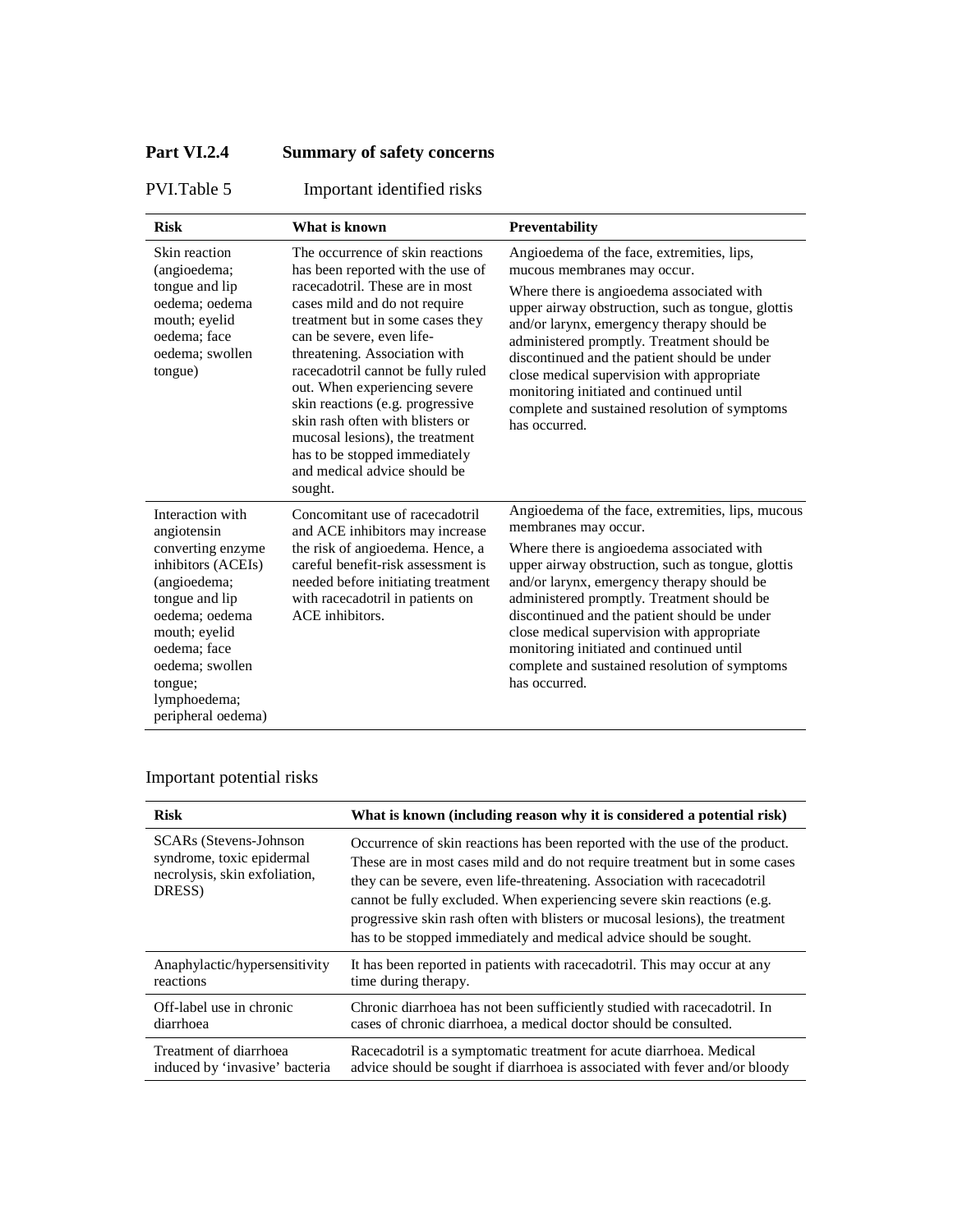| or purulent stools as this may indicate the presence of invasive bacteria or |
|------------------------------------------------------------------------------|
| other serious diseases and if diarrhoea is associated with the use of        |
| antibiotics (pseudomembranous colitis).                                      |

PVI.Table 6 Missing information

| <b>Risk</b>                                                                          | What is known                                                                                                                                                                                                                                                                                                                                                                                            |
|--------------------------------------------------------------------------------------|----------------------------------------------------------------------------------------------------------------------------------------------------------------------------------------------------------------------------------------------------------------------------------------------------------------------------------------------------------------------------------------------------------|
| Patients with renal (kidney)<br>and hepatic (liver)<br>insufficiency (poor function) | There are limited data for the use of racecadotril in patients with renal and<br>hepatic impairment. These patients should be treated with caution. Special<br>care is required and these patients should be treated only under medical<br>supervision. Racecadotril is eliminated as both active and inactive<br>metabolites. Elimination is mainly via the renal route.                                |
| Pregnant or breast-feeding<br>women                                                  | Pregnancy:<br>There are no adequate data from the use of racecadotril in pregnant<br>women. Animal studies don't indicate direct or indirect harmful effects<br>with respect to pregnancy, fertility, embryo or foetal development,<br>parturition or postnatal development. Since no specific clinical studies are<br>available, however, racecadotril should not be administered to pregnant<br>women. |
|                                                                                      | Breast-feeding:<br>There is insufficient information on the excretion of racecadotril in human<br>milk; therefore racecadotril should not be administered to breastfeeding<br>women.                                                                                                                                                                                                                     |

## **Part VI.2.5 Summary of risk minimisation measures by safety concern**

All medicines have an SmPC, which provides physicians, pharmacists and other health care professionals with details on how to use the medicine, and the risks and recommendations for minimising them. An abbreviated version of this in lay language is provided in the form of the package leaflet (PL). The measures in these documents are known as routine risk minimisation measures.

This medicine has no additional risk minimisation measures.

#### **Part VI.2.6 Planned post-authorisation development plan**

Not applicable.

#### **Part VI.2.7 Summary of changes to the RMP over time**